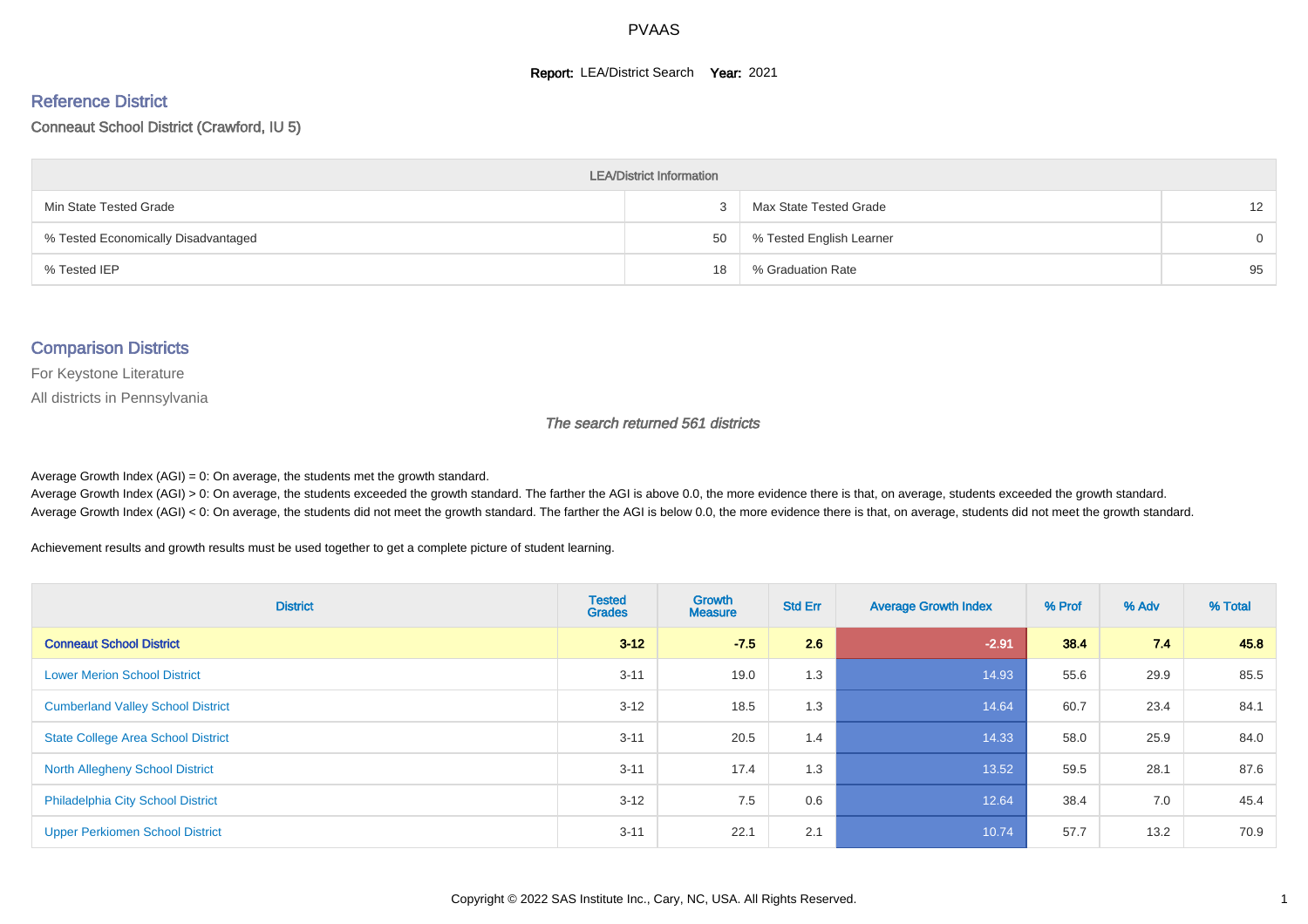| <b>District</b>                          | <b>Tested</b><br><b>Grades</b> | <b>Growth</b><br><b>Measure</b> | <b>Std Err</b> | <b>Average Growth Index</b> | % Prof | % Adv | % Total |
|------------------------------------------|--------------------------------|---------------------------------|----------------|-----------------------------|--------|-------|---------|
| <b>Conneaut School District</b>          | $3 - 12$                       | $-7.5$                          | 2.6            | $-2.91$                     | 38.4   | 7.4   | 45.8    |
| Downingtown Area School District         | $3 - 11$                       | 12.1                            | 1.1            | 10.67                       | 60.0   | 23.5  | 83.6    |
| <b>Upper Saint Clair School District</b> | $3 - 11$                       | 18.5                            | 1.7            | 10.65                       | 61.8   | 30.1  | 91.9    |
| <b>West Chester Area School District</b> | $3 - 11$                       | 12.6                            | $1.2\,$        | 10.38                       | 66.8   | 20.2  | 87.0    |
| <b>Norwin School District</b>            | $3 - 11$                       | 18.0                            | 1.7            | 10.37                       | 58.5   | 27.0  | 85.4    |
| <b>Dallastown Area School District</b>   | $3 - 11$                       | 13.5                            | 1.5            | 8.84                        | 56.0   | 17.9  | 73.8    |
| <b>Upper Dublin School District</b>      | $3 - 12$                       | 15.4                            | 1.8            | 8.53                        | 60.8   | 24.8  | 85.6    |
| <b>North Penn School District</b>        | $3 - 11$                       | 9.1                             | 1.1            | 8.36                        | 55.8   | 17.0  | 72.8    |
| <b>Souderton Area School District</b>    | $3 - 11$                       | 12.4                            | 1.5            | 8.28                        | 61.7   | 15.2  | 76.9    |
| <b>Colonial School District</b>          | $3 - 11$                       | 14.0                            | 1.7            | 8.21                        | 60.2   | 19.6  | 79.8    |
| <b>Bethlehem Area School District</b>    | $3 - 11$                       | 9.3                             | 1.1            | 8.15                        | 44.7   | 12.0  | 56.7    |
| <b>Springfield School District</b>       | $3 - 11$                       | 13.8                            | 1.7            | 7.99                        | 60.9   | 21.5  | 82.4    |
| <b>Great Valley School District</b>      | $3 - 11$                       | 15.0                            | 1.9            | 7.98                        | 50.0   | 35.0  | 85.0    |
| Northern York County School District     | $3 - 11$                       | 15.6                            | 2.0            | 7.98                        | 57.4   | 11.5  | 68.8    |
| <b>Pennsbury School District</b>         | $3 - 11$                       | 11.7                            | 1.5            | 7.90                        | 60.1   | 21.3  | 81.3    |
| <b>Tyrone Area School District</b>       | $3 - 12$                       | 19.7                            | 2.5            | 7.87                        | 60.4   | 16.7  | 77.1    |
| <b>Penn-Trafford School District</b>     | $3 - 11$                       | 13.4                            | 1.7            | 7.87                        | 62.3   | 21.9  | 84.2    |
| <b>Council Rock School District</b>      | $3 - 11$                       | 8.9                             | 1.2            | 7.65                        | 62.8   | 16.6  | 79.4    |
| <b>Upper Merion Area School District</b> | $3 - 11$                       | 15.3                            | 2.0            | 7.62                        | 59.3   | 19.3  | 78.6    |
| Pennsylvania Cyber Charter School        | $3 - 11$                       | 11.6                            | 1.5            | 7.54                        | 46.3   | 5.0   | 51.3    |
| <b>Valley View School District</b>       | $3 - 11$                       | 18.1                            | 2.4            | 7.42                        | 53.7   | 14.7  | 68.4    |
| <b>Reading School District</b>           | $3 - 11$                       | 10.1                            | 1.4            | 7.25                        | 24.7   | 2.4   | 27.2    |
| <b>Central York School District</b>      | $3 - 12$                       | 12.3                            | 1.7            | 7.20                        | 55.5   | 11.5  | 67.0    |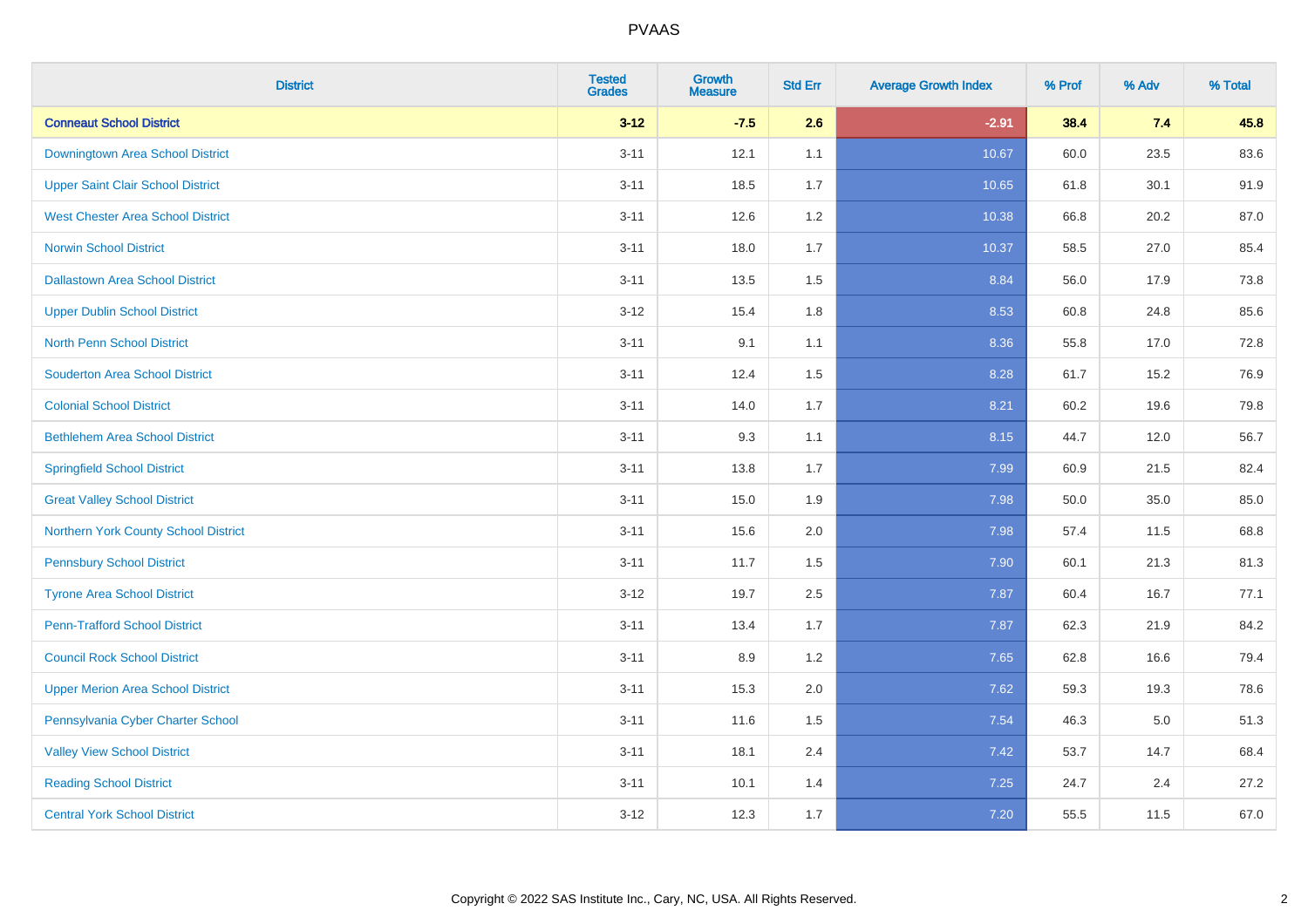| <b>District</b>                               | <b>Tested</b><br><b>Grades</b> | <b>Growth</b><br><b>Measure</b> | <b>Std Err</b> | <b>Average Growth Index</b> | % Prof | % Adv | % Total |
|-----------------------------------------------|--------------------------------|---------------------------------|----------------|-----------------------------|--------|-------|---------|
| <b>Conneaut School District</b>               | $3 - 12$                       | $-7.5$                          | 2.6            | $-2.91$                     | 38.4   | 7.4   | 45.8    |
| <b>Delaware Valley School District</b>        | $3 - 11$                       | 12.6                            | 1.8            | 6.93                        | 55.2   | 16.2  | 71.4    |
| <b>Southern York County School District</b>   | $3 - 11$                       | 14.2                            | 2.1            | 6.91                        | 55.1   | 18.1  | 73.1    |
| <b>Wissahickon School District</b>            | $3 - 10$                       | 12.5                            | 1.8            | 6.85                        | 58.3   | 22.4  | 80.7    |
| <b>Hazleton Area School District</b>          | $3 - 11$                       | 9.6                             | 1.4            | 6.77                        | 45.0   | 7.8   | 52.9    |
| <b>Garnet Valley School District</b>          | $3 - 10$                       | 10.9                            | 1.7            | 6.53                        | 67.1   | 19.0  | 86.1    |
| <b>Derry Township School District</b>         | $3 - 10$                       | 12.8                            | 2.0            | 6.39                        | 54.8   | 25.8  | 80.6    |
| <b>Deer Lakes School District</b>             | $3 - 11$                       | 17.0                            | 2.7            | 6.32                        | 61.5   | 16.4  | 77.9    |
| <b>Pine-Richland School District</b>          | $3 - 11$                       | 11.5                            | 1.8            | 6.31                        | 60.6   | 24.4  | 85.0    |
| <b>Abington Heights School District</b>       | $3 - 11$                       | 13.5                            | 2.2            | 6.27                        | 58.3   | 16.2  | 74.5    |
| <b>Avon Grove School District</b>             | $3 - 10$                       | 10.0                            | 1.6            | 6.26                        | 56.3   | 18.6  | 74.9    |
| <b>Ridley School District</b>                 | $3 - 12$                       | 10.0                            | 1.6            | 6.10                        | 45.6   | 8.2   | 53.8    |
| <b>Saucon Valley School District</b>          | $3 - 11$                       | 14.7                            | 2.5            | 5.98                        | 48.7   | 20.2  | 69.0    |
| <b>Wilson School District</b>                 | $3-12$                         | 8.8                             | 1.5            | 5.96                        | 52.6   | 14.6  | 67.2    |
| <b>Mountain View School District</b>          | $3 - 11$                       | 20.9                            | 3.5            | 5.91                        | 57.8   | 20.3  | 78.1    |
| <b>Fleetwood Area School District</b>         | $3 - 10$                       | 12.2                            | 2.2            | 5.68                        | 53.5   | 11.6  | 65.2    |
| <b>Unionville-Chadds Ford School District</b> | $3 - 11$                       | 17.1                            | 3.1            | 5.51                        | 68.1   | 13.2  | 81.3    |
| <b>Mifflin County School District</b>         | $3 - 11$                       | 9.1                             | 1.7            | 5.49                        | 47.1   | 6.7   | 53.8    |
| Fox Chapel Area School District               | $3 - 11$                       | 9.8                             | 1.8            | 5.36                        | 56.6   | 28.6  | 85.2    |
| <b>Haverford Township School District</b>     | $3 - 11$                       | 8.0                             | 1.5            | 5.27                        | 53.0   | 25.5  | 78.6    |
| <b>Cocalico School District</b>               | $3 - 11$                       | 10.6                            | 2.0            | 5.18                        | 50.8   | 14.1  | 64.8    |
| <b>City CHS</b>                               | $10 - 11$                      | 13.6                            | 2.7            | 5.12                        | 45.8   | 3.0   | 48.8    |
| <b>Cornwall-Lebanon School District</b>       | $3 - 11$                       | 8.3                             | 1.6            | 5.08                        | 47.2   | 8.4   | 55.6    |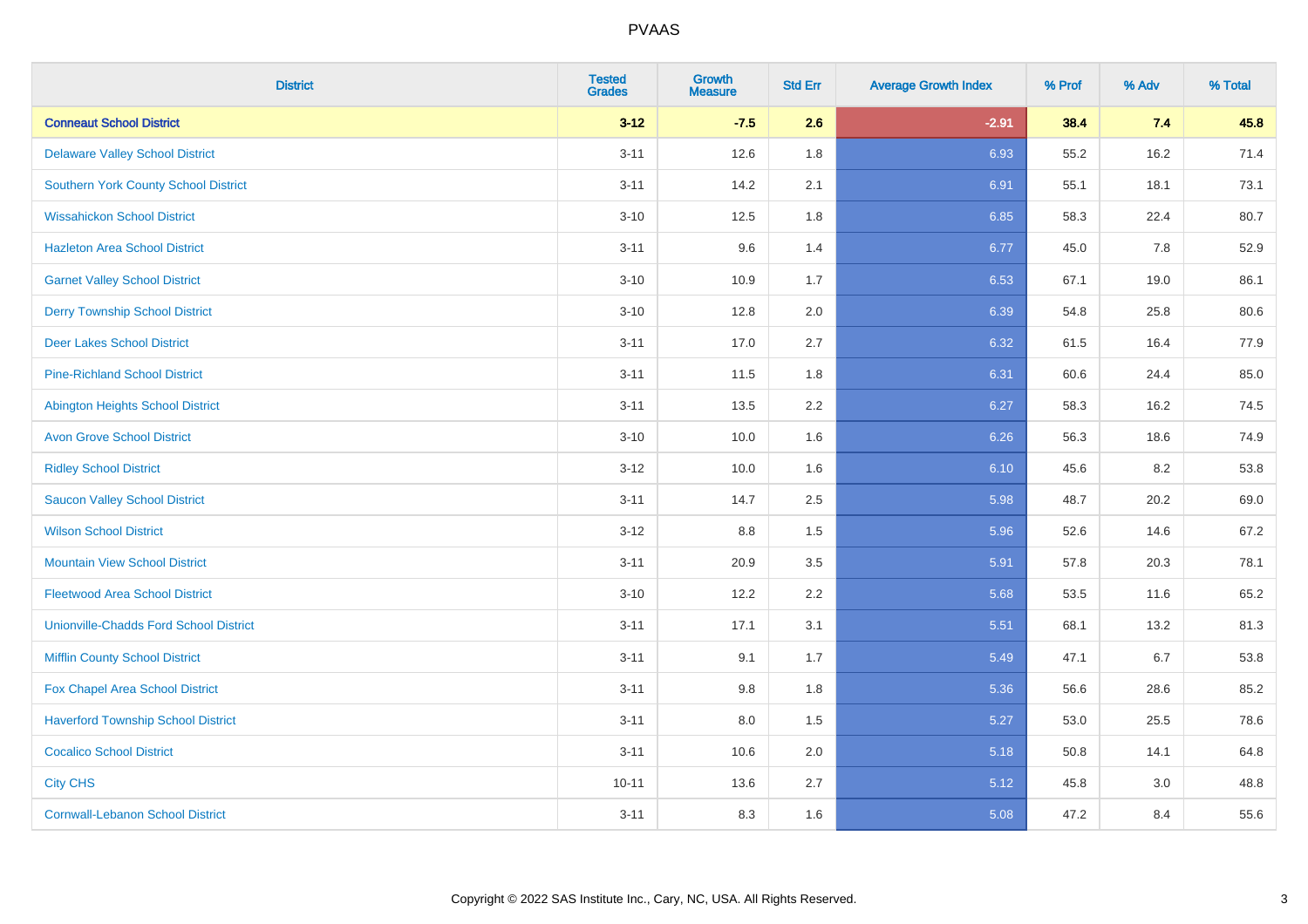| <b>District</b>                                    | <b>Tested</b><br><b>Grades</b> | <b>Growth</b><br><b>Measure</b> | <b>Std Err</b> | <b>Average Growth Index</b> | % Prof | % Adv | % Total |
|----------------------------------------------------|--------------------------------|---------------------------------|----------------|-----------------------------|--------|-------|---------|
| <b>Conneaut School District</b>                    | $3 - 12$                       | $-7.5$                          | 2.6            | $-2.91$                     | 38.4   | 7.4   | 45.8    |
| <b>West Perry School District</b>                  | $3 - 11$                       | 12.5                            | 2.5            | 4.99                        | 56.6   | 8.4   | 65.0    |
| <b>York Suburban School District</b>               | $3 - 11$                       | 10.1                            | 2.1            | 4.91                        | 53.5   | 27.8  | 81.3    |
| <b>Commonwealth Charter Academy Charter School</b> | $3 - 10$                       | 9.1                             | 1.9            | 4.90                        | 47.2   | 9.1   | 56.3    |
| Shippensburg Area School District                  | $3 - 11$                       | 9.3                             | 1.9            | 4.84                        | 53.1   | 10.2  | 63.3    |
| Penns Valley Area School District                  | $3 - 12$                       | 14.0                            | 2.9            | 4.80                        | 41.9   | 23.1  | 65.0    |
| <b>Fort Leboeuf School District</b>                | $3 - 11$                       | 11.7                            | 2.5            | 4.73                        | 48.5   | 21.1  | 69.6    |
| <b>Conestoga Valley School District</b>            | $3 - 11$                       | 8.7                             | 1.8            | 4.69                        | 60.3   | 13.5  | 73.8    |
| <b>Derry Area School District</b>                  | $3 - 11$                       | 13.2                            | 2.8            | 4.69                        | 60.0   | 12.5  | 72.5    |
| <b>Littlestown Area School District</b>            | $3 - 11$                       | 11.4                            | $2.5\,$        | 4.62                        | 55.2   | 10.4  | 65.6    |
| <b>Upper Darby School District</b>                 | $3 - 12$                       | 6.9                             | 1.5            | 4.62                        | 45.0   | 6.7   | 51.7    |
| Pocono Mountain School District                    | $3 - 12$                       | 6.8                             | 1.5            | 4.62                        | 45.8   | 5.0   | 50.7    |
| Northern Bedford County School District            | $3 - 11$                       | 16.5                            | 3.6            | 4.58                        | 51.7   | 20.0  | 71.7    |
| <b>Spring-Ford Area School District</b>            | $3 - 11$                       | 6.0                             | 1.3            | 4.46                        | 60.8   | 16.5  | 77.4    |
| <b>Iroquois School District</b>                    | $3 - 11$                       | 13.1                            | 3.0            | 4.35                        | 48.2   | 7.8   | 56.0    |
| <b>Parkland School District</b>                    | $3 - 11$                       | 5.3                             | 1.2            | 4.30                        | 58.0   | 22.3  | 80.4    |
| <b>Centennial School District</b>                  | $3 - 10$                       | 7.1                             | 1.7            | 4.29                        | 50.1   | 8.7   | 58.9    |
| <b>Moon Area School District</b>                   | $3 - 11$                       | 8.2                             | 1.9            | 4.25                        | 58.7   | 18.5  | 77.2    |
| <b>Montoursville Area School District</b>          | $3 - 12$                       | 10.8                            | 2.5            | 4.24                        | 44.6   | 20.1  | 64.8    |
| <b>Greenwood School District</b>                   | $3 - 11$                       | 15.9                            | 3.9            | 4.11                        | 50.0   | 25.0  | 75.0    |
| <b>Greater Nanticoke Area School District</b>      | $3 - 12$                       | 11.2                            | 2.8            | 4.01                        | 38.0   | 12.4  | 50.4    |
| <b>William Penn School District</b>                | $3 - 12$                       | 8.3                             | 2.1            | 3.99                        | 35.6   | 3.0   | 38.7    |
| <b>Lake-Lehman School District</b>                 | $3 - 11$                       | 10.8                            | 2.7            | 3.93                        | 55.3   | 7.9   | 63.2    |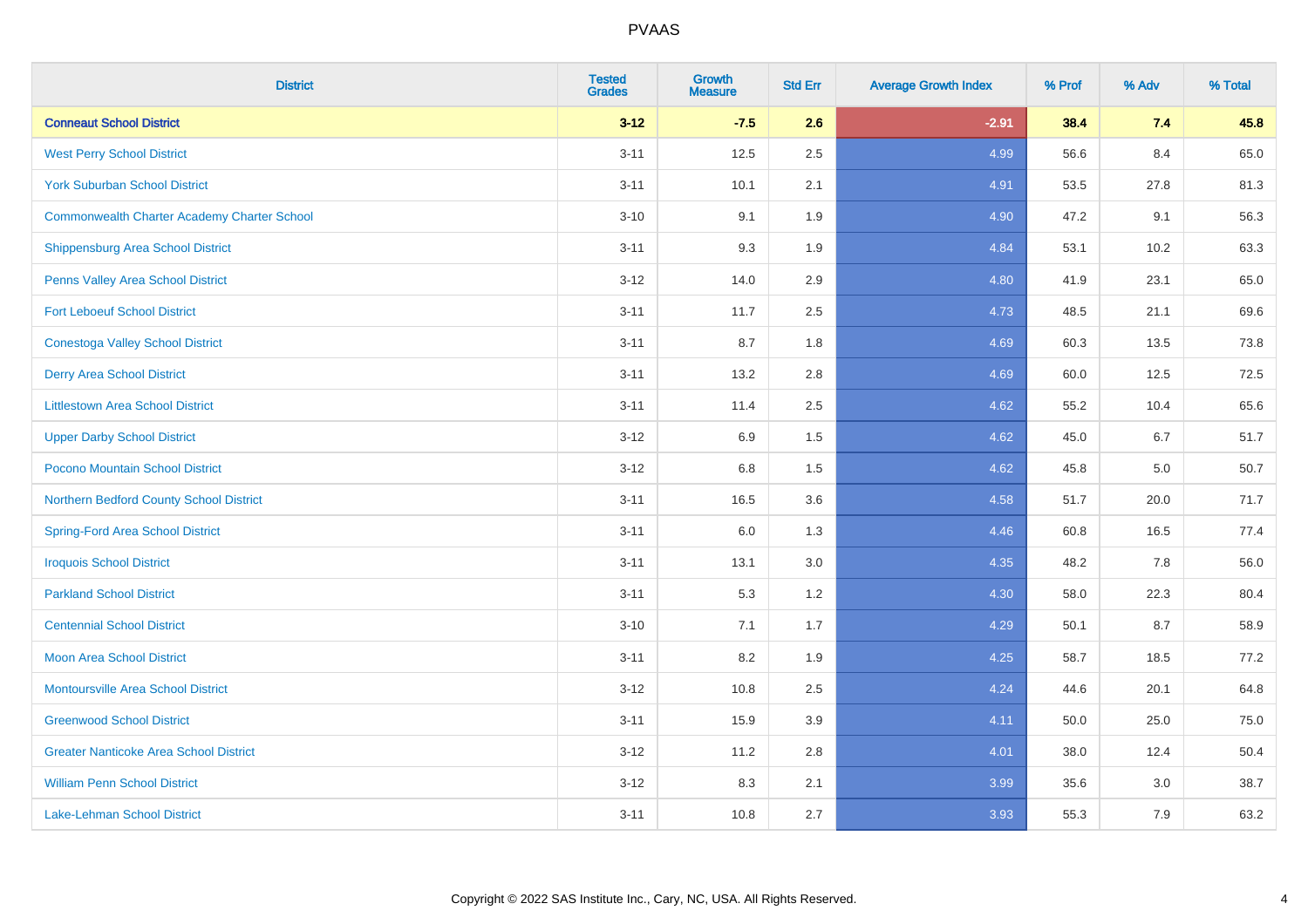| <b>District</b>                                | <b>Tested</b><br><b>Grades</b> | Growth<br><b>Measure</b> | <b>Std Err</b> | <b>Average Growth Index</b> | % Prof | % Adv   | % Total |
|------------------------------------------------|--------------------------------|--------------------------|----------------|-----------------------------|--------|---------|---------|
| <b>Conneaut School District</b>                | $3 - 12$                       | $-7.5$                   | 2.6            | $-2.91$                     | 38.4   | 7.4     | 45.8    |
| <b>Freeport Area School District</b>           | $3 - 10$                       | 9.7                      | 2.5            | 3.91                        | 57.5   | 17.8    | 75.3    |
| <b>Allentown City School District</b>          | $3 - 12$                       | 5.3                      | 1.4            | 3.88                        | 25.3   | 2.7     | 28.0    |
| <b>Eastern Lebanon County School District</b>  | $3 - 11$                       | 8.6                      | 2.2            | 3.84                        | 48.8   | 11.4    | 60.3    |
| Octorara Area School District                  | $3 - 11$                       | 9.1                      | 2.4            | 3.82                        | 52.1   | 8.5     | 60.6    |
| <b>Midd-West School District</b>               | $3 - 11$                       | 10.3                     | 2.7            | 3.80                        | 58.0   | 13.4    | 71.4    |
| <b>Mckeesport Area School District</b>         | $3 - 12$                       | 9.0                      | 2.4            | 3.72                        | 31.0   | 4.5     | 35.5    |
| <b>Eastern York School District</b>            | $3 - 11$                       | 9.6                      | 2.6            | 3.71                        | 56.3   | 12.6    | 68.9    |
| <b>Hamburg Area School District</b>            | $3 - 11$                       | 8.9                      | 2.5            | 3.63                        | 43.5   | 8.2     | 51.7    |
| <b>West Shore School District</b>              | $3 - 12$                       | 5.0                      | 1.4            | 3.59                        | 54.2   | 9.4     | 63.6    |
| Selinsgrove Area School District               | $3 - 12$                       | 8.3                      | 2.3            | 3.54                        | 56.8   | 10.0    | 66.8    |
| Pen Argyl Area School District                 | $3-12$                         | 9.2                      | 2.7            | 3.46                        | 50.0   | 12.6    | 62.6    |
| Ambridge Area School District                  | $3 - 12$                       | 9.1                      | 2.6            | 3.46                        | 50.4   | 10.7    | 61.1    |
| <b>Whitehall-Coplay School District</b>        | $3 - 11$                       | 6.1                      | 1.8            | 3.45                        | 49.3   | 7.4     | 56.6    |
| <b>School Lane Charter School</b>              | $3 - 11$                       | 12.4                     | 3.6            | 3.43                        | 59.1   | $9.8\,$ | 68.9    |
| Pennsylvania Virtual Charter School            | $3 - 11$                       | 11.8                     | 3.5            | 3.37                        | 56.5   | 11.1    | 67.6    |
| <b>Mastery Charter School - Hardy Williams</b> | $3 - 11$                       | 11.4                     | 3.4            | 3.33                        | 44.3   | 5.7     | 50.0    |
| <b>Central Dauphin School District</b>         | $3 - 11$                       | 4.4                      | 1.3            | 3.32                        | 53.3   | 7.4     | 60.7    |
| Mechanicsburg Area School District             | $3 - 11$                       | 5.9                      | 1.8            | 3.29                        | 57.2   | 13.7    | 70.9    |
| <b>East Penn School District</b>               | $3 - 11$                       | 4.1                      | 1.3            | 3.27                        | 55.8   | 11.5    | 67.3    |
| <b>Tech Freire Charter School</b>              | $9 - 11$                       | 9.3                      | 2.9            | 3.26                        | 18.0   | 1.1     | 19.1    |
| <b>Wayne Highlands School District</b>         | $3 - 11$                       | 7.8                      | 2.4            | 3.23                        | 52.3   | 13.1    | 65.4    |
| <b>Sayre Area School District</b>              | $3 - 11$                       | 11.2                     | 3.5            | 3.20                        | 52.2   | 7.5     | 59.7    |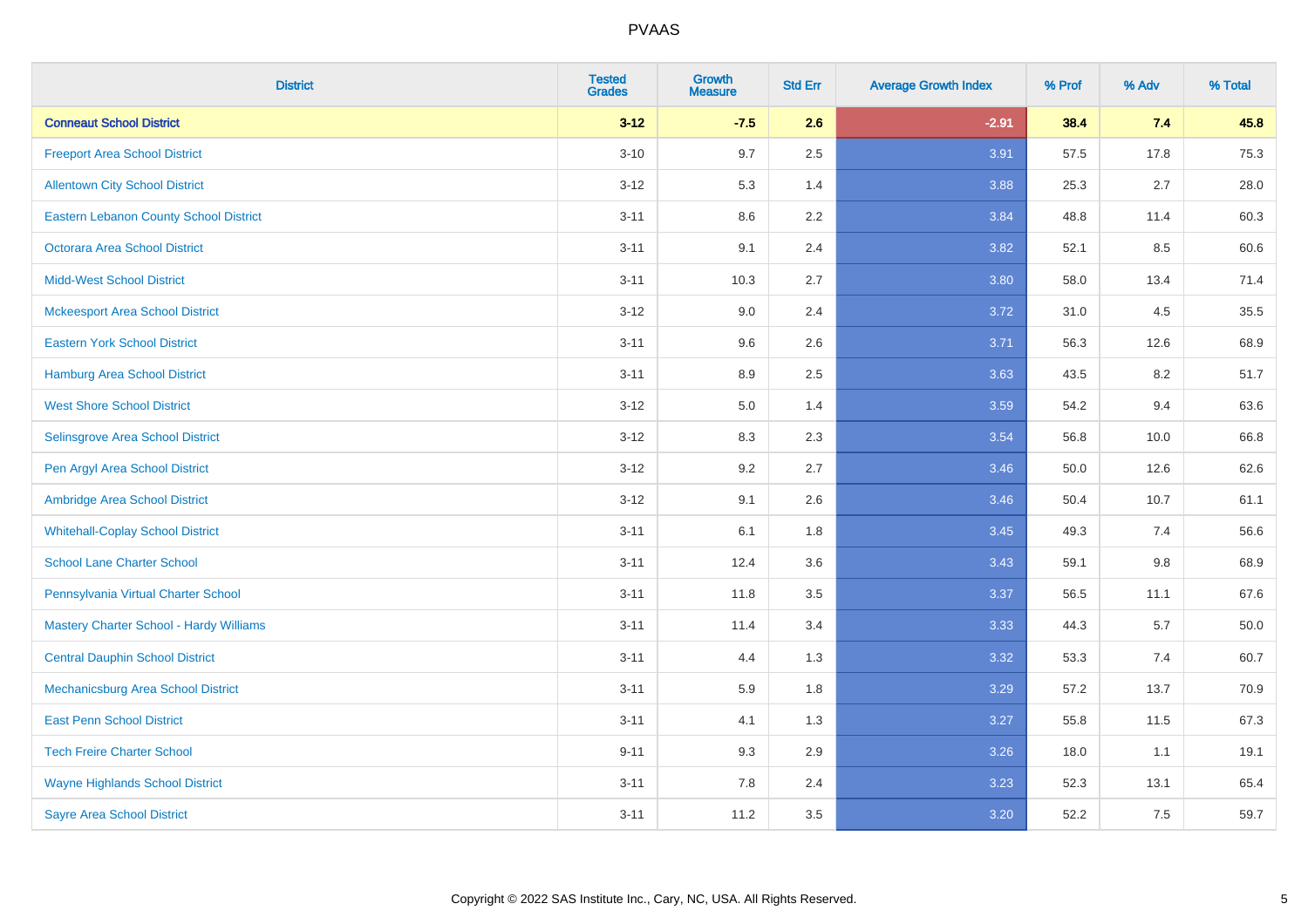| <b>District</b>                                | <b>Tested</b><br><b>Grades</b> | <b>Growth</b><br><b>Measure</b> | <b>Std Err</b> | <b>Average Growth Index</b> | % Prof | % Adv   | % Total |
|------------------------------------------------|--------------------------------|---------------------------------|----------------|-----------------------------|--------|---------|---------|
| <b>Conneaut School District</b>                | $3 - 12$                       | $-7.5$                          | 2.6            | $-2.91$                     | 38.4   | 7.4     | 45.8    |
| <b>Jamestown Area School District</b>          | $3 - 11$                       | 13.5                            | 4.2            | 3.19                        | 64.4   | 13.3    | 77.8    |
| <b>Bethel Park School District</b>             | $3 - 11$                       | 5.6                             | 1.8            | 3.18                        | 65.3   | 18.6    | 83.9    |
| <b>Avon Grove Charter School</b>               | $3 - 11$                       | 9.0                             | 2.9            | 3.13                        | 58.8   | 16.7    | 75.5    |
| Ephrata Area School District                   | $3 - 11$                       | 5.6                             | 1.8            | 3.12                        | 54.7   | 9.5     | 64.2    |
| <b>Connellsville Area School District</b>      | $3 - 11$                       | 6.1                             | 2.0            | 3.05                        | 45.4   | 7.8     | 53.2    |
| Northern Cambria School District               | $3 - 11$                       | 10.0                            | 3.3            | 3.04                        | 47.4   | 5.1     | 52.6    |
| Saint Marys Area School District               | $3 - 11$                       | 7.8                             | 2.6            | 3.04                        | 57.0   | 8.2     | 65.2    |
| <b>Cranberry Area School District</b>          | $3 - 12$                       | 9.2                             | 3.0            | 3.04                        | 47.5   | 10.2    | 57.6    |
| Northeastern York School District              | $3 - 11$                       | 5.9                             | 2.0            | 3.03                        | 51.1   | 16.6    | 67.6    |
| <b>Neshaminy School District</b>               | $3 - 11$                       | 4.0                             | 1.3            | 3.02                        | 58.7   | 9.5     | 68.2    |
| Palmyra Area School District                   | $3 - 11$                       | 5.6                             | 1.9            | 2.96                        | 56.4   | 15.6    | 72.0    |
| <b>Montgomery Area School District</b>         | $3 - 11$                       | 10.7                            | 3.6            | 2.96                        | 48.7   | 12.4    | 61.1    |
| <b>Dover Area School District</b>              | $3-12$                         | 6.0                             | 2.1            | 2.94                        | 52.2   | $6.0\,$ | 58.2    |
| <b>Daniel Boone Area School District</b>       | $3-12$                         | 5.7                             | 2.0            | 2.88                        | 51.0   | 11.5    | 62.6    |
| <b>Stroudsburg Area School District</b>        | $3 - 11$                       | 5.5                             | 1.9            | 2.88                        | 48.1   | 4.2     | 52.3    |
| Hollidaysburg Area School District             | $3 - 11$                       | 6.0                             | 2.1            | 2.88                        | 57.1   | 12.3    | 69.4    |
| <b>Hempfield Area School District</b>          | $3-12$                         | 4.6                             | 1.6            | 2.86                        | 53.5   | 20.1    | 73.6    |
| <b>Jenkintown School District</b>              | $3 - 11$                       | 12.5                            | 4.4            | 2.84                        | 54.6   | 29.6    | 84.1    |
| Lehigh Valley Charter High School For The Arts | $9 - 10$                       | 7.3                             | 2.6            | 2.82                        | 62.3   | 18.2    | 80.5    |
| <b>Peters Township School District</b>         | $3 - 11$                       | 5.0                             | 1.8            | 2.76                        | 59.8   | 26.1    | 85.9    |
| <b>Warwick School District</b>                 | $3 - 11$                       | 5.2                             | 1.9            | 2.76                        | 46.4   | 17.0    | 63.3    |
| <b>Mars Area School District</b>               | $3 - 10$                       | 5.7                             | 2.1            | 2.75                        | 57.9   | 18.2    | 76.1    |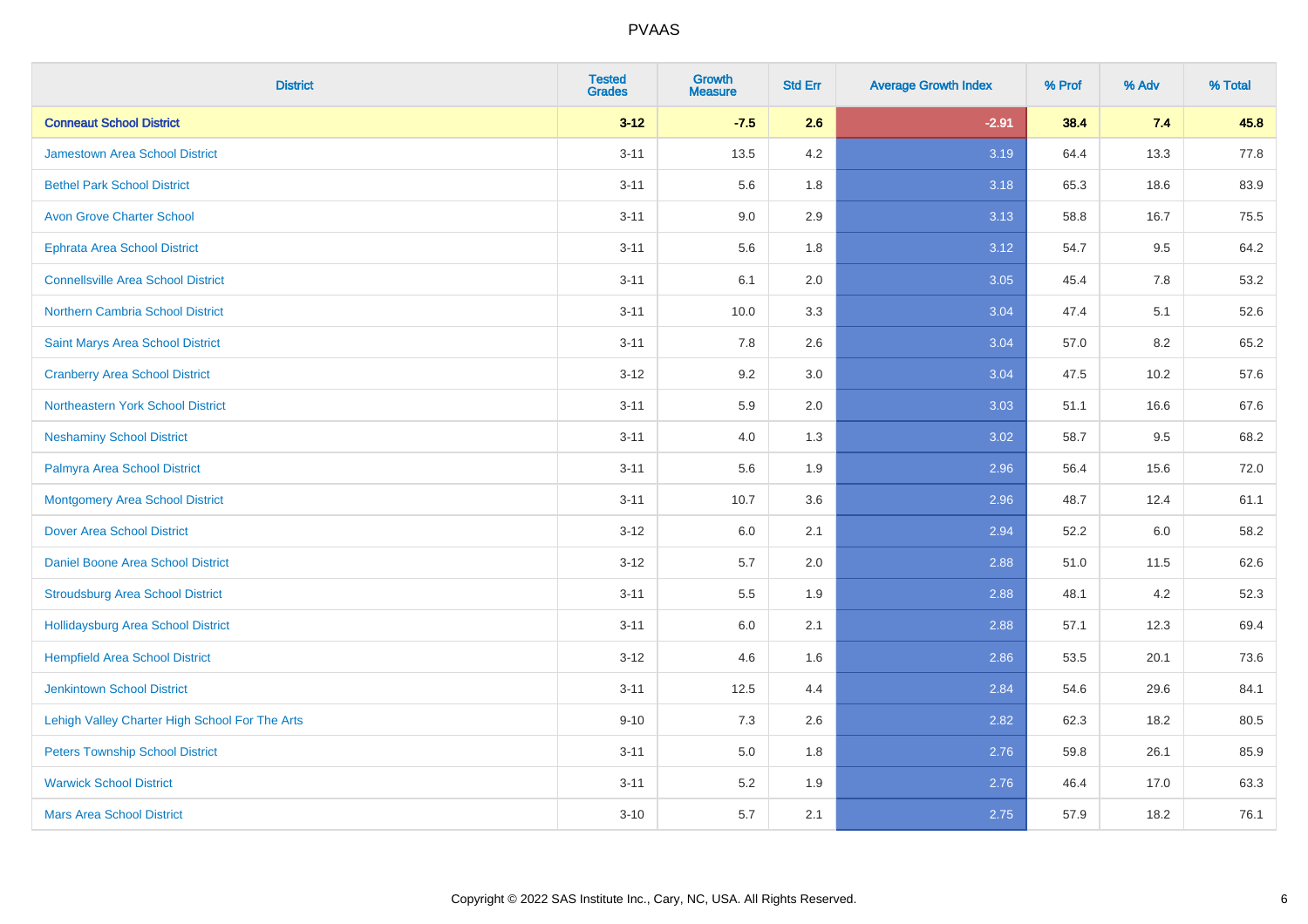| <b>District</b>                             | <b>Tested</b><br><b>Grades</b> | <b>Growth</b><br><b>Measure</b> | <b>Std Err</b> | <b>Average Growth Index</b> | % Prof | % Adv | % Total |
|---------------------------------------------|--------------------------------|---------------------------------|----------------|-----------------------------|--------|-------|---------|
| <b>Conneaut School District</b>             | $3 - 12$                       | $-7.5$                          | 2.6            | $-2.91$                     | 38.4   | 7.4   | 45.8    |
| <b>Homer-Center School District</b>         | $3 - 11$                       | 9.7                             | 3.6            | 2.70                        | 45.1   | 17.2  | 62.3    |
| Multicultural Academy Charter School        | $9 - 11$                       | 9.5                             | 3.5            | 2.69                        | 22.0   | 0.0   | 22.0    |
| <b>Wyalusing Area School District</b>       | $3 - 12$                       | $8.8\,$                         | 3.3            | 2.68                        | 54.6   | 11.7  | 66.2    |
| <b>Spring Grove Area School District</b>    | $3 - 11$                       | 5.6                             | 2.1            | 2.68                        | 55.1   | 15.0  | 70.1    |
| <b>Kennett Consolidated School District</b> | $3 - 11$                       | 4.8                             | 1.8            | 2.61                        | 52.5   | 10.7  | 63.2    |
| New Hope-Solebury School District           | $3 - 11$                       | $7.5\,$                         | 2.9            | 2.57                        | 68.2   | 22.7  | 90.9    |
| <b>Penncrest School District</b>            | $3 - 11$                       | 5.7                             | 2.2            | 2.57                        | 47.2   | 7.1   | 54.3    |
| Renaissance Academy Charter School          | $3 - 11$                       | 8.3                             | 3.3            | 2.54                        | 45.6   | 22.8  | 68.4    |
| Northampton Area School District            | $3 - 11$                       | 4.0                             | 1.6            | 2.51                        | 52.3   | 10.8  | 63.1    |
| <b>Clarion Area School District</b>         | $3 - 11$                       | 10.3                            | 4.1            | 2.51                        | 45.4   | 14.6  | 60.0    |
| 21st Century Cyber Charter School           | $6 - 12$                       | 5.7                             | 2.3            | 2.50                        | 56.7   | 8.3   | 65.0    |
| <b>Shenandoah Valley School District</b>    | $3 - 11$                       | 9.7                             | 3.9            | 2.49                        | 28.3   | 5.0   | 33.3    |
| Wilmington Area School District             | $3 - 11$                       | 7.5                             | 3.0            | 2.48                        | 55.1   | 5.1   | 60.2    |
| <b>Bethlehem-Center School District</b>     | $3 - 10$                       | 8.1                             | 3.3            | 2.46                        | 35.1   | 1.4   | 36.5    |
| <b>Belmont Charter School</b>               | $3 - 10$                       | 16.0                            | 6.5            | 2.45                        | 64.3   | 0.0   | 64.3    |
| <b>Belle Vernon Area School District</b>    | $3 - 11$                       | 6.5                             | 2.6            | 2.44                        | 55.6   | 11.1  | 66.7    |
| <b>Wattsburg Area School District</b>       | $3 - 11$                       | 6.5                             | 2.7            | 2.43                        | 42.7   | 7.6   | 50.3    |
| People For People Charter School            | $3 - 12$                       | 13.3                            | 5.5            | 2.43                        | 13.5   | 0.0   | 13.5    |
| <b>New Foundations Charter School</b>       | $3 - 11$                       | 5.4                             | 2.2            | 2.41                        | 47.2   | 2.5   | 49.8    |
| <b>Hampton Township School District</b>     | $3 - 11$                       | 5.1                             | 2.2            | 2.35                        | 54.0   | 28.2  | 82.2    |
| <b>Franklin Area School District</b>        | $3 - 11$                       | 6.6                             | 2.8            | 2.34                        | 48.2   | 4.5   | 52.7    |
| <b>Governor Mifflin School District</b>     | $3 - 11$                       | 4.1                             | 1.8            | 2.33                        | 42.5   | 7.2   | 49.7    |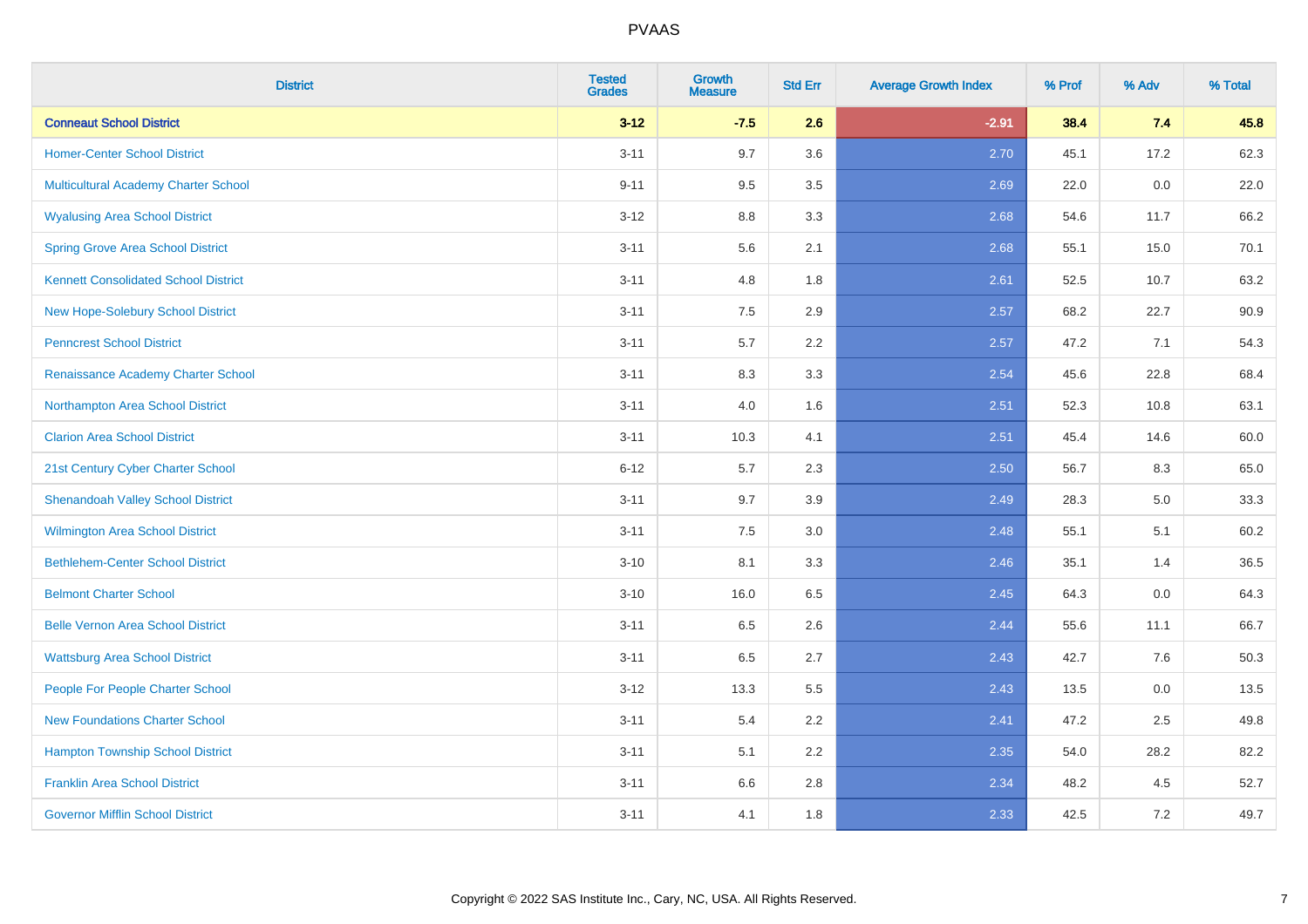| <b>District</b>                                        | <b>Tested</b><br><b>Grades</b> | <b>Growth</b><br><b>Measure</b> | <b>Std Err</b> | <b>Average Growth Index</b> | % Prof | % Adv | % Total |
|--------------------------------------------------------|--------------------------------|---------------------------------|----------------|-----------------------------|--------|-------|---------|
| <b>Conneaut School District</b>                        | $3 - 12$                       | $-7.5$                          | 2.6            | $-2.91$                     | 38.4   | 7.4   | 45.8    |
| <b>Collegium Charter School</b>                        | $3 - 10$                       | 5.9                             | 2.5            | 2.33                        | 38.1   | 7.9   | 46.0    |
| <b>Richland School District</b>                        | $3 - 11$                       | 6.7                             | 2.9            | 2.33                        | 62.2   | 19.2  | 81.4    |
| <b>Brookville Area School District</b>                 | $3 - 11$                       | 6.9                             | 3.0            | 2.30                        | 55.2   | 15.6  | 70.8    |
| <b>Wilson Area School District</b>                     | $3 - 11$                       | 6.0                             | 2.6            | 2.30                        | 48.7   | 8.5   | 57.2    |
| <b>Agora Cyber Charter School</b>                      | $3 - 11$                       | 5.8                             | 2.6            | 2.28                        | 42.8   | 6.6   | 49.4    |
| <b>Carbondale Area School District</b>                 | $3 - 10$                       | 7.4                             | 3.3            | 2.25                        | 56.6   | 2.6   | 59.2    |
| <b>Carlynton School District</b>                       | $3 - 11$                       | 7.3                             | 3.3            | 2.22                        | 41.0   | 10.5  | 51.6    |
| Lincoln Leadership Academy Charter School              | $3 - 12$                       | 14.2                            | 6.4            | 2.22                        | 23.5   | 0.0   | 23.5    |
| Pennsylvania Distance Learning Charter School          | $3 - 12$                       | 9.3                             | 4.2            | 2.22                        | 42.2   | 3.1   | 45.3    |
| <b>Allegheny Valley School District</b>                | $3 - 11$                       | 8.5                             | 3.9            | 2.17                        | 53.1   | 12.2  | 65.3    |
| Pennsylvania Leadership Charter School                 | $3 - 11$                       | 4.6                             | 2.2            | 2.13                        | 55.4   | 11.2  | 66.7    |
| Community Academy Of Philadelphia Charter School       | $3 - 11$                       | 5.8                             | 2.7            | 2.12                        | 26.7   | 0.9   | 27.6    |
| <b>Muhlenberg School District</b>                      | $3 - 10$                       | 4.0                             | 1.9            | 2.10                        | 34.2   | 2.6   | 36.8    |
| <b>Eastern Lancaster County School District</b>        | $3 - 12$                       | 4.5                             | 2.2            | 2.09                        | 46.3   | 11.4  | 57.6    |
| <b>Grove City Area School District</b>                 | $3 - 12$                       | 5.1                             | 2.4            | 2.09                        | 36.4   | 16.5  | 52.8    |
| <b>South Western School District</b>                   | $3 - 12$                       | 3.9                             | 1.9            | 2.08                        | 60.2   | 8.1   | 68.3    |
| <b>Keystone Oaks School District</b>                   | $3 - 11$                       | $5.5\,$                         | 2.6            | 2.07                        | 53.2   | 12.1  | 65.4    |
| <b>Millcreek Township School District</b>              | $3 - 11$                       | 3.1                             | 1.5            | 2.06                        | 55.6   | 14.2  | 69.7    |
| <b>Coudersport Area School District</b>                | $3 - 11$                       | 7.7                             | 3.7            | 2.06                        | 55.7   | 8.2   | 63.9    |
| Dr Robert Ketterer Charter School Inc                  | $6 - 12$                       | 10.1                            | 5.0            | 2.04                        | 14.9   | 0.4   | 15.3    |
| <b>Chester Charter Scholars Academy Charter School</b> | $3 - 12$                       | 8.4                             | 4.1            | 2.03                        | 23.4   | 0.0   | 23.4    |
| <b>Blackhawk School District</b>                       | $3 - 11$                       | 4.7                             | 2.3            | 2.01                        | 55.8   | 8.8   | 64.6    |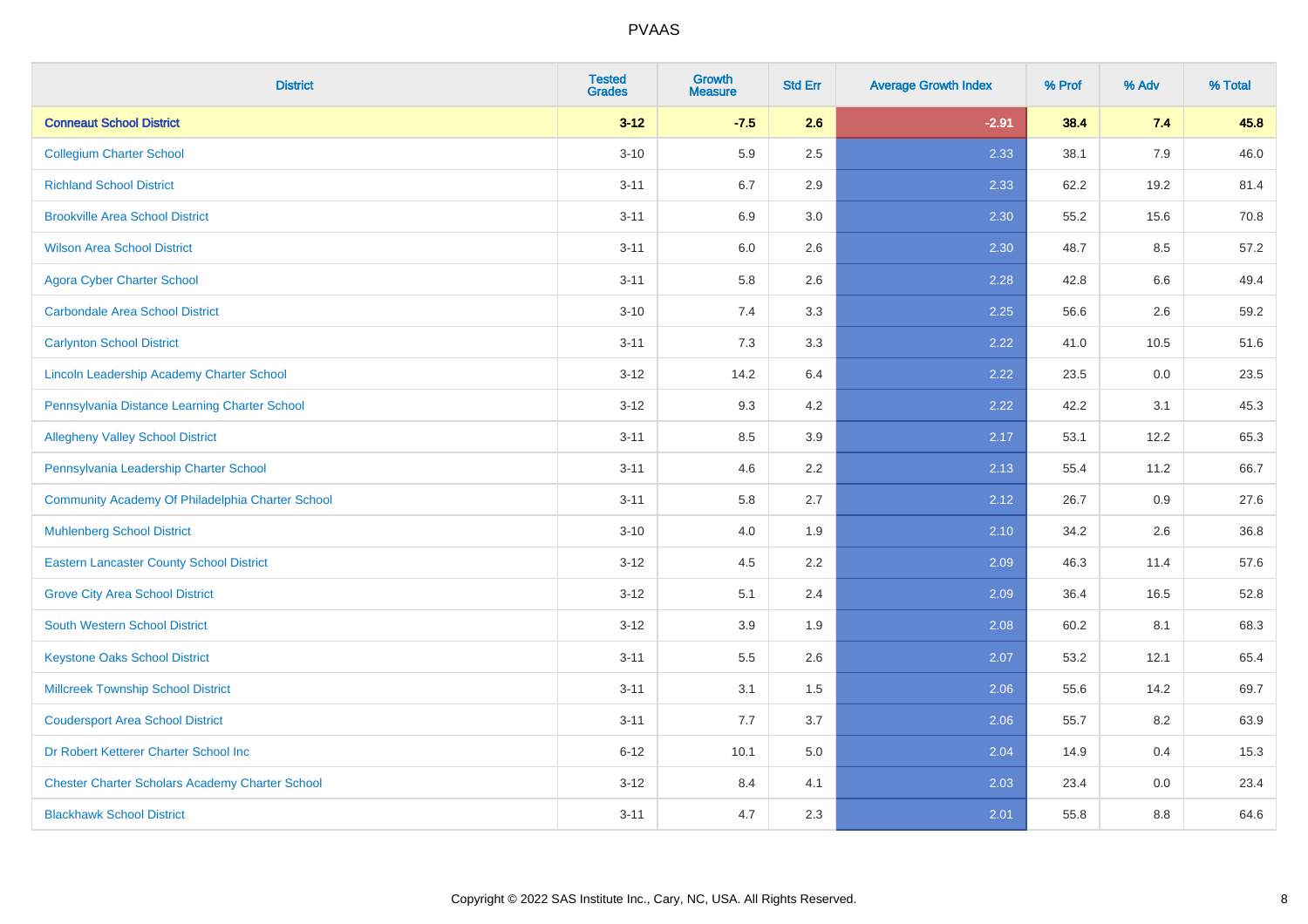| <b>District</b>                             | <b>Tested</b><br><b>Grades</b> | <b>Growth</b><br><b>Measure</b> | <b>Std Err</b> | <b>Average Growth Index</b> | % Prof | % Adv | % Total |
|---------------------------------------------|--------------------------------|---------------------------------|----------------|-----------------------------|--------|-------|---------|
| <b>Conneaut School District</b>             | $3 - 12$                       | $-7.5$                          | 2.6            | $-2.91$                     | 38.4   | 7.4   | 45.8    |
| Altoona Area School District                | $3 - 12$                       | 3.3                             | 1.6            | 1.99                        | 47.7   | 8.2   | 55.9    |
| <b>Central Valley School District</b>       | $3 - 10$                       | 4.8                             | 2.4            | 1.98                        | 56.9   | 9.0   | 65.9    |
| <b>West Allegheny School District</b>       | $3 - 12$                       | 4.0                             | 2.1            | 1.96                        | 63.1   | 15.7  | 78.8    |
| <b>Pottsville Area School District</b>      | $3 - 12$                       | 4.4                             | 2.3            | 1.94                        | 44.8   | 5.4   | 50.2    |
| <b>Beaver Area School District</b>          | $3 - 10$                       | 4.7                             | 2.4            | 1.94                        | 57.4   | 16.8  | 74.2    |
| <b>Western Wayne School District</b>        | $3 - 11$                       | 5.6                             | 2.9            | 1.93                        | 41.3   | 17.4  | 58.7    |
| <b>Steel Valley School District</b>         | $3 - 11$                       | 6.5                             | 3.4            | 1.89                        | 50.7   | 5.6   | 56.3    |
| <b>Sharon City School District</b>          | $3 - 11$                       | 4.9                             | 2.6            | 1.87                        | 48.2   | 5.3   | 53.4    |
| <b>Uniontown Area School District</b>       | $3 - 11$                       | 6.0                             | $3.2\,$        | 1.87                        | 62.4   | 5.9   | 68.2    |
| <b>Blacklick Valley School District</b>     | $3 - 11$                       | 8.0                             | 4.3            | 1.85                        | 34.1   | 0.0   | 34.1    |
| <b>Monessen City School District</b>        | $3 - 10$                       | 8.3                             | 4.5            | 1.85                        | 42.9   | 2.9   | 45.7    |
| <b>Hanover Public School District</b>       | $3 - 11$                       | 5.2                             | 2.8            | 1.83                        | 52.2   | 14.4  | 66.7    |
| <b>Laurel Highlands School District</b>     | $3 - 11$                       | 4.3                             | 2.4            | 1.81                        | 44.9   | 9.6   | 54.5    |
| <b>Sto-Rox School District</b>              | $3 - 10$                       | 6.6                             | 3.7            | 1.80                        | 13.4   | 0.0   | 13.4    |
| <b>York Academy Regional Charter School</b> | $3 - 11$                       | 9.0                             | 5.0            | 1.79                        | 55.2   | 0.0   | 55.2    |
| <b>Salisbury Township School District</b>   | $3 - 11$                       | 6.3                             | 3.6            | 1.77                        | 46.2   | 6.6   | 52.8    |
| <b>Bentworth School District</b>            | $3 - 11$                       | 5.7                             | 3.2            | 1.75                        | 44.2   | 19.5  | 63.6    |
| <b>Northgate School District</b>            | $3 - 11$                       | 6.3                             | 3.6            | 1.73                        | 53.3   | 16.7  | 70.0    |
| <b>Reach Cyber Charter School</b>           | $3 - 11$                       | 8.1                             | 4.7            | 1.72                        | 42.4   | 4.6   | 47.0    |
| <b>Oswayo Valley School District</b>        | $3 - 12$                       | 8.5                             | 5.0            | 1.68                        | 50.0   | 16.7  | 66.7    |
| <b>Central Bucks School District</b>        | $3 - 11$                       | 1.6                             | 0.9            | 1.66                        | 63.0   | 16.8  | 79.8    |
| Allegheny-Clarion Valley School District    | $3 - 10$                       | 7.8                             | 4.7            | 1.65                        | 53.3   | 3.3   | 56.7    |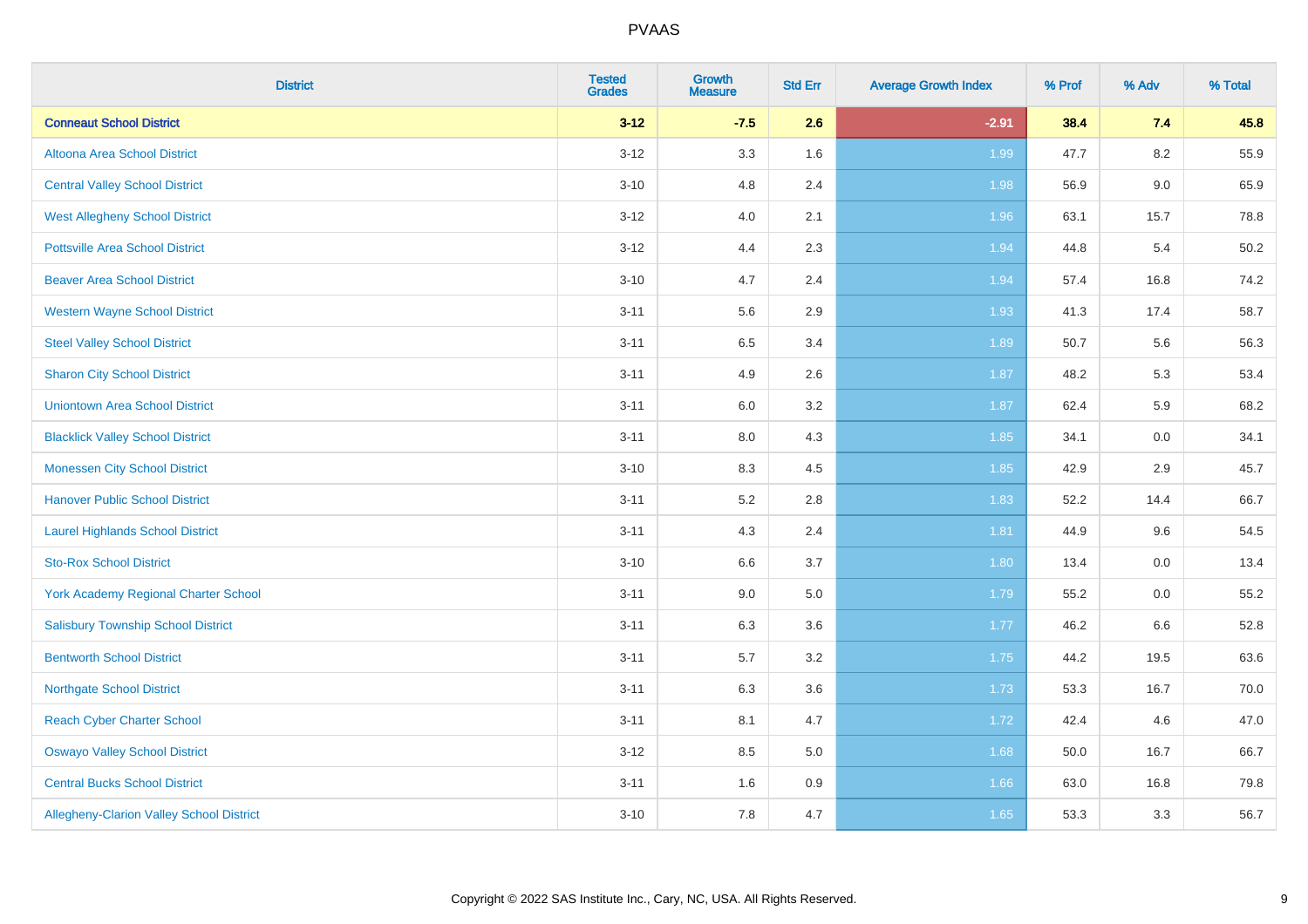| <b>District</b>                                    | <b>Tested</b><br><b>Grades</b> | <b>Growth</b><br><b>Measure</b> | <b>Std Err</b> | <b>Average Growth Index</b> | % Prof | % Adv   | % Total |
|----------------------------------------------------|--------------------------------|---------------------------------|----------------|-----------------------------|--------|---------|---------|
| <b>Conneaut School District</b>                    | $3 - 12$                       | $-7.5$                          | 2.6            | $-2.91$                     | 38.4   | 7.4     | 45.8    |
| <b>Conrad Weiser Area School District</b>          | $3 - 11$                       | 3.6                             | 2.2            | 1.63                        | 52.1   | 2.1     | 54.2    |
| Millersburg Area School District                   | $3 - 11$                       | 6.2                             | 3.8            | 1.63                        | 51.8   | 7.4     | 59.3    |
| <b>Esperanza Academy Charter School</b>            | $4 - 11$                       | 4.0                             | 2.5            | 1.61                        | 32.4   | 0.7     | 33.1    |
| <b>Hermitage School District</b>                   | $3 - 12$                       | 3.8                             | 2.4            | 1.60                        | 57.5   | 9.3     | 66.8    |
| <b>Pleasant Valley School District</b>             | $3 - 11$                       | 3.1                             | 2.0            | 1.57                        | 57.2   | 5.5     | 62.8    |
| <b>South Butler County School District</b>         | $3 - 10$                       | 3.9                             | 2.5            | 1.54                        | 53.1   | 16.6    | 69.7    |
| <b>Armstrong School District</b>                   | $3 - 11$                       | 2.6                             | 1.7            | 1.53                        | 51.5   | 6.1     | 57.6    |
| <b>Warrior Run School District</b>                 | $3 - 11$                       | 4.6                             | 3.0            | 1.51                        | 40.9   | 8.1     | 49.0    |
| <b>Burrell School District</b>                     | $3 - 11$                       | 4.5                             | 3.1            | 1.48                        | 58.5   | 13.8    | 72.3    |
| <b>Everett Area School District</b>                | $3 - 11$                       | 5.0                             | 3.4            | 1.47                        | 60.5   | 1.3     | 61.8    |
| <b>New Brighton Area School District</b>           | $3 - 11$                       | 4.6                             | 3.1            | 1.47                        | 60.9   | 5.8     | 66.7    |
| <b>Loyalsock Township School District</b>          | $3 - 12$                       | 4.2                             | 2.8            | 1.47                        | 54.3   | 2.1     | 56.4    |
| <b>Punxsutawney Area School District</b>           | $3 - 11$                       | 4.2                             | 2.9            | 1.45                        | 55.0   | 5.5     | 60.6    |
| <b>Towanda Area School District</b>                | $3 - 11$                       | 4.0                             | 2.8            | 1.44                        | 39.4   | $6.6\,$ | 46.0    |
| <b>Methacton School District</b>                   | $3 - 11$                       | 2.5                             | 1.7            | 1.43                        | 62.5   | 16.4    | 79.0    |
| <b>Lincoln Park Performing Arts Charter School</b> | $7 - 11$                       | 3.6                             | 2.5            | 1.42                        | 59.6   | 14.7    | 74.3    |
| <b>KIPP Dubois Charter School</b>                  | $9 - 10$                       | 4.7                             | 3.3            | 1.40                        | 31.0   | 1.4     | 32.4    |
| Capital Area School for the Arts Charter School    | $9 - 11$                       | 5.8                             | 4.1            | 1.39                        | 59.3   | 18.6    | 78.0    |
| <b>West York Area School District</b>              | $3 - 12$                       | 3.2                             | 2.3            | 1.38                        | 53.8   | 4.4     | 58.2    |
| <b>MaST Community Charter School II</b>            | $3 - 10$                       | 4.4                             | 3.2            | 1.37                        | 28.4   | 3.4     | 31.8    |
| <b>Pottsgrove School District</b>                  | $3 - 11$                       | 2.8                             | 2.0            | 1.35                        | 44.0   | 10.0    | 53.9    |
| Mastery Charter School - Shoemaker Campus          | $7 - 10$                       | 4.1                             | 3.0            | 1.34                        | 20.9   | 3.3     | 24.2    |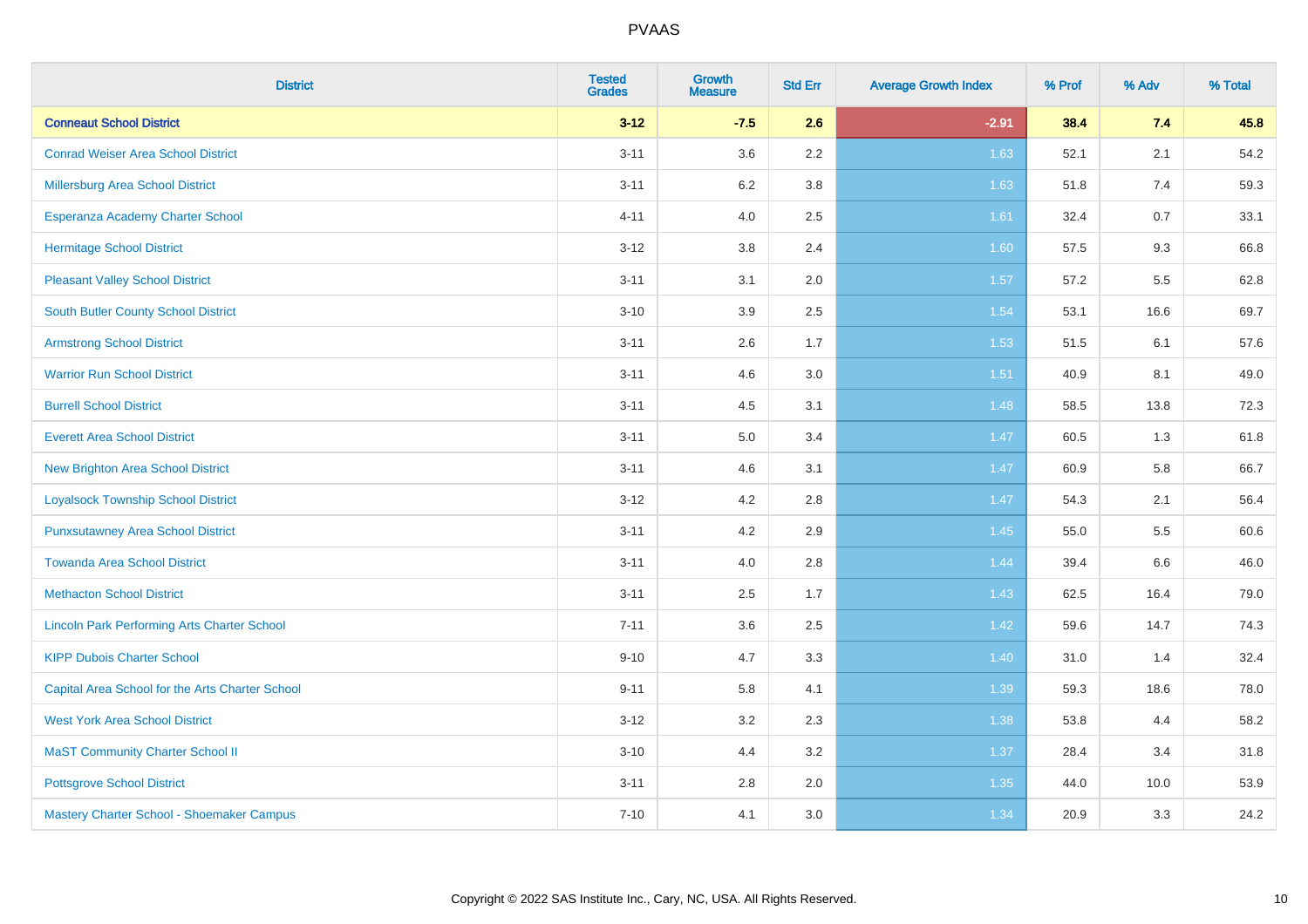| <b>District</b>                                | <b>Tested</b><br><b>Grades</b> | <b>Growth</b><br><b>Measure</b> | <b>Std Err</b> | <b>Average Growth Index</b> | % Prof | % Adv | % Total |
|------------------------------------------------|--------------------------------|---------------------------------|----------------|-----------------------------|--------|-------|---------|
| <b>Conneaut School District</b>                | $3 - 12$                       | $-7.5$                          | 2.6            | $-2.91$                     | 38.4   | 7.4   | 45.8    |
| <b>Ligonier Valley School District</b>         | $3 - 11$                       | 4.2                             | 3.1            | 1.34                        | 59.1   | 10.3  | 69.5    |
| <b>Spring Cove School District</b>             | $3 - 11$                       | 3.4                             | 2.5            | 1.33                        | 47.8   | 12.7  | 60.4    |
| <b>Fairview School District</b>                | $3 - 11$                       | 3.4                             | 2.6            | 1.32                        | 57.2   | 17.6  | 74.8    |
| <b>Donegal School District</b>                 | $3 - 12$                       | 3.1                             | 2.4            | 1.29                        | 60.6   | 9.1   | 69.7    |
| <b>Line Mountain School District</b>           | $3 - 11$                       | 4.1                             | 3.2            | 1.27                        | 52.9   | 9.2   | 62.1    |
| <b>Woodland Hills School District</b>          | $3 - 12$                       | 3.2                             | 2.6            | 1.22                        | 31.4   | 3.6   | 35.0    |
| <b>Halifax Area School District</b>            | $3 - 11$                       | 4.7                             | 3.9            | 1.22                        | 61.5   | 9.6   | 71.2    |
| <b>Port Allegany School District</b>           | $3 - 11$                       | 4.4                             | 3.6            | 1.21                        | 28.1   | 9.4   | 37.5    |
| <b>Shanksville-Stonycreek School District</b>  | $3 - 10$                       | 7.0                             | 5.9            | 1.20                        | 64.7   | 17.6  | 82.4    |
| <b>Central Cambria School District</b>         | $3 - 11$                       | 3.0                             | 2.5            | 1.17                        | 56.2   | 9.7   | 66.0    |
| <b>Esperanza Cyber Charter School</b>          | $3 - 11$                       | 7.1                             | 6.1            | $1.16$                      | 9.1    | 0.0   | 9.1     |
| <b>Tidioute Community Charter School</b>       | $3 - 11$                       | 5.7                             | 5.1            | 1.11                        | 34.4   | 21.9  | 56.2    |
| Morrisville Borough School District            | $3 - 11$                       | 4.8                             | 4.3            | 1.10                        | 30.2   | 2.3   | 32.6    |
| Leechburg Area School District                 | $3 - 11$                       | 4.4                             | 4.0            | 1.09                        | 47.8   | 19.6  | 67.4    |
| Meyersdale Area School District                | $3 - 11$                       | 4.2                             | 4.0            | 1.07                        | 43.1   | 6.9   | 50.0    |
| <b>General Mclane School District</b>          | $3 - 11$                       | 3.1                             | 2.9            | 1.07                        | 62.3   | 4.9   | 67.2    |
| <b>Williamsport Area School District</b>       | $3 - 11$                       | 1.9                             | 1.8            | 1.04                        | 44.1   | 12.8  | 56.9    |
| <b>Franklin Regional School District</b>       | $3 - 11$                       | 2.0                             | 1.9            | 1.02                        | 66.7   | 15.5  | 82.1    |
| <b>Manheim Central School District</b>         | $3 - 11$                       | 2.1                             | 2.1            | $1.01$                      | 53.2   | 11.6  | 64.8    |
| <b>Tunkhannock Area School District</b>        | $3 - 11$                       | 2.3                             | 2.2            | 1.01                        | 44.9   | 9.6   | 54.6    |
| <b>Mastery Charter School - Pickett Campus</b> | $6 - 10$                       | 5.6                             | 5.7            | 1.00                        | 27.8   | 0.0   | 27.8    |
| Lehigh Career & Technical Institute            | $10 - 12$                      | 5.6                             | 5.6            | 0.99                        | 78.3   | 0.0   | 78.3    |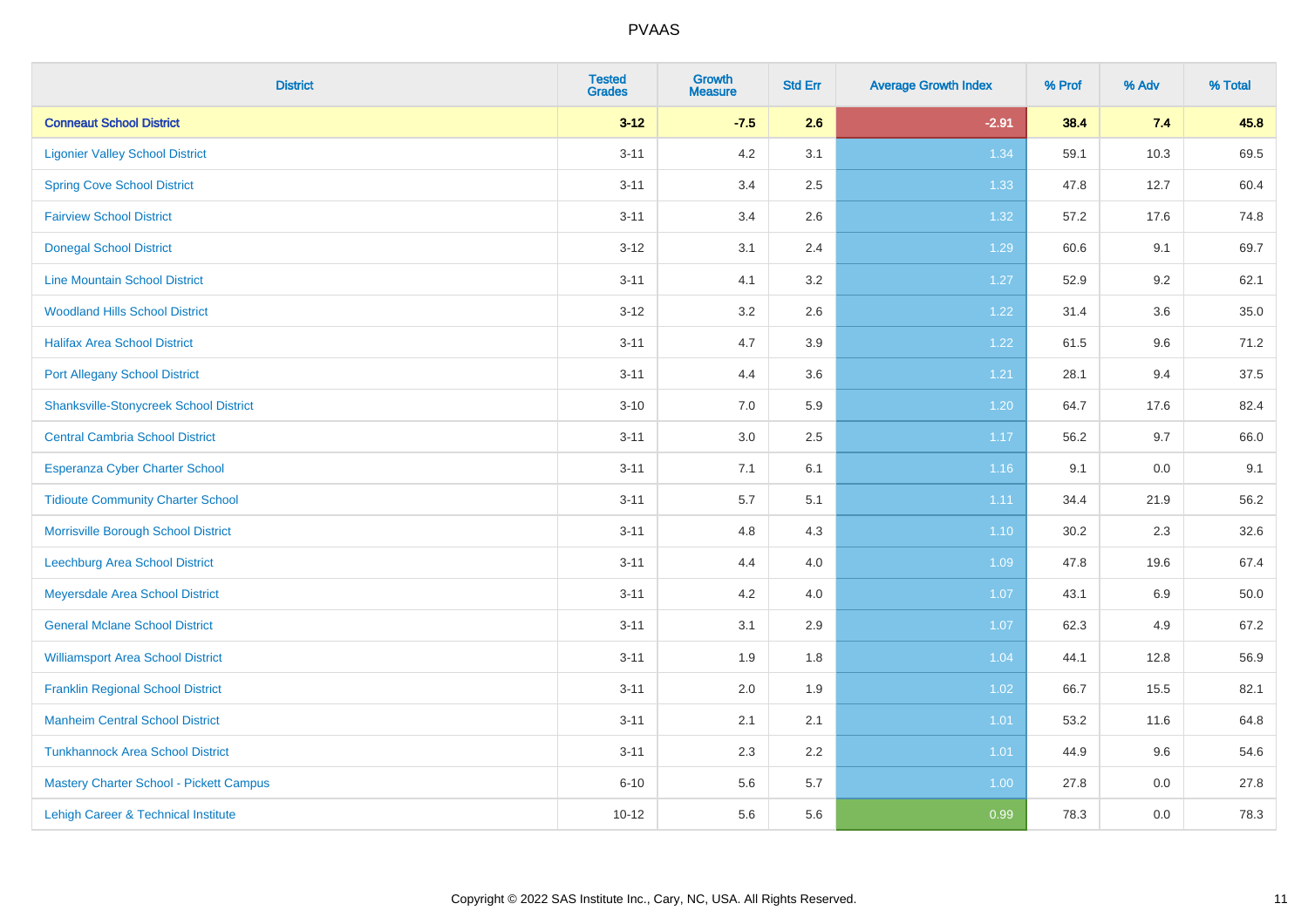| <b>District</b>                                | <b>Tested</b><br><b>Grades</b> | <b>Growth</b><br><b>Measure</b> | <b>Std Err</b> | <b>Average Growth Index</b> | % Prof | % Adv   | % Total |
|------------------------------------------------|--------------------------------|---------------------------------|----------------|-----------------------------|--------|---------|---------|
| <b>Conneaut School District</b>                | $3 - 12$                       | $-7.5$                          | 2.6            | $-2.91$                     | 38.4   | 7.4     | 45.8    |
| <b>Bensalem Township School District</b>       | $3 - 11$                       | 1.6                             | 1.6            | 0.98                        | 38.8   | $8.3\,$ | 47.1    |
| <b>Hopewell Area School District</b>           | $3 - 11$                       | 2.6                             | 2.7            | 0.97                        | 58.4   | 4.0     | 62.4    |
| <b>Berlin Brothersvalley School District</b>   | $3 - 11$                       | 4.0                             | 4.2            | 0.96                        | 48.8   | 14.0    | 62.8    |
| <b>Clairton City School District</b>           | $3 - 11$                       | 3.5                             | 3.7            | 0.95                        | 13.4   | 0.0     | 13.4    |
| <b>Lower Moreland Township School District</b> | $3 - 11$                       | 2.0                             | 2.2            | 0.95                        | 62.8   | 17.0    | 79.8    |
| <b>Baldwin-Whitehall School District</b>       | $3 - 11$                       | 1.8                             | 1.9            | 0.94                        | 58.6   | 8.6     | 67.1    |
| <b>Keystone School District</b>                | $3 - 11$                       | 3.1                             | 3.3            | 0.94                        | 50.6   | 6.5     | 57.1    |
| <b>Bedford Area School District</b>            | $3 - 11$                       | 2.5                             | 2.6            | 0.93                        | 48.5   | 10.0    | 58.5    |
| Northwestern Lehigh School District            | $3 - 11$                       | 2.2                             | 2.3            | 0.93                        | 53.3   | 9.7     | 63.0    |
| West Jefferson Hills School District           | $3 - 11$                       | 1.8                             | 2.1            | 0.88                        | 55.7   | 20.8    | 76.4    |
| South Fayette Township School District         | $3 - 11$                       | 1.7                             | 2.0            | 0.88                        | 61.0   | 26.5    | 87.6    |
| <b>North Clarion County School District</b>    | $3 - 12$                       | 3.7                             | 4.3            | 0.85                        | 67.5   | 15.0    | 82.5    |
| <b>Marple Newtown School District</b>          | $3 - 11$                       | 2.0                             | 2.4            | 0.81                        | 57.6   | 12.8    | 70.4    |
| <b>Mcguffey School District</b>                | $3 - 11$                       | 2.1                             | 2.6            | 0.81                        | 57.7   | 3.1     | 60.8    |
| <b>Camp Hill School District</b>               | $3 - 12$                       | 2.3                             | 3.0            | 0.78                        | 53.6   | 17.5    | 71.1    |
| Urban Pathways 6-12 Charter School             | $6 - 11$                       | 4.8                             | 6.4            | 0.75                        | 28.6   | 0.0     | 28.6    |
| Southeastern Greene School District            | $3 - 10$                       | 3.3                             | 4.6            | $\overline{0.72}$           | 57.6   | 6.1     | 63.6    |
| <b>Harmony Area School District</b>            | $3 - 10$                       | 4.5                             | 6.3            | 0.72                        | 33.3   | 13.3    | 46.7    |
| <b>Athens Area School District</b>             | $3 - 11$                       | 1.6                             | 2.5            | 0.64                        | 46.9   | 7.6     | 54.5    |
| <b>United School District</b>                  | $3 - 11$                       | 2.1                             | 3.4            | 0.63                        | 60.3   | 6.6     | 66.9    |
| <b>Laurel School District</b>                  | $3 - 11$                       | 1.8                             | 3.1            | 0.59                        | 70.1   | 2.3     | 72.4    |
| <b>Commodore Perry School District</b>         | $3 - 11$                       | 3.2                             | 5.5            | 0.58                        | 58.3   | 0.0     | 58.3    |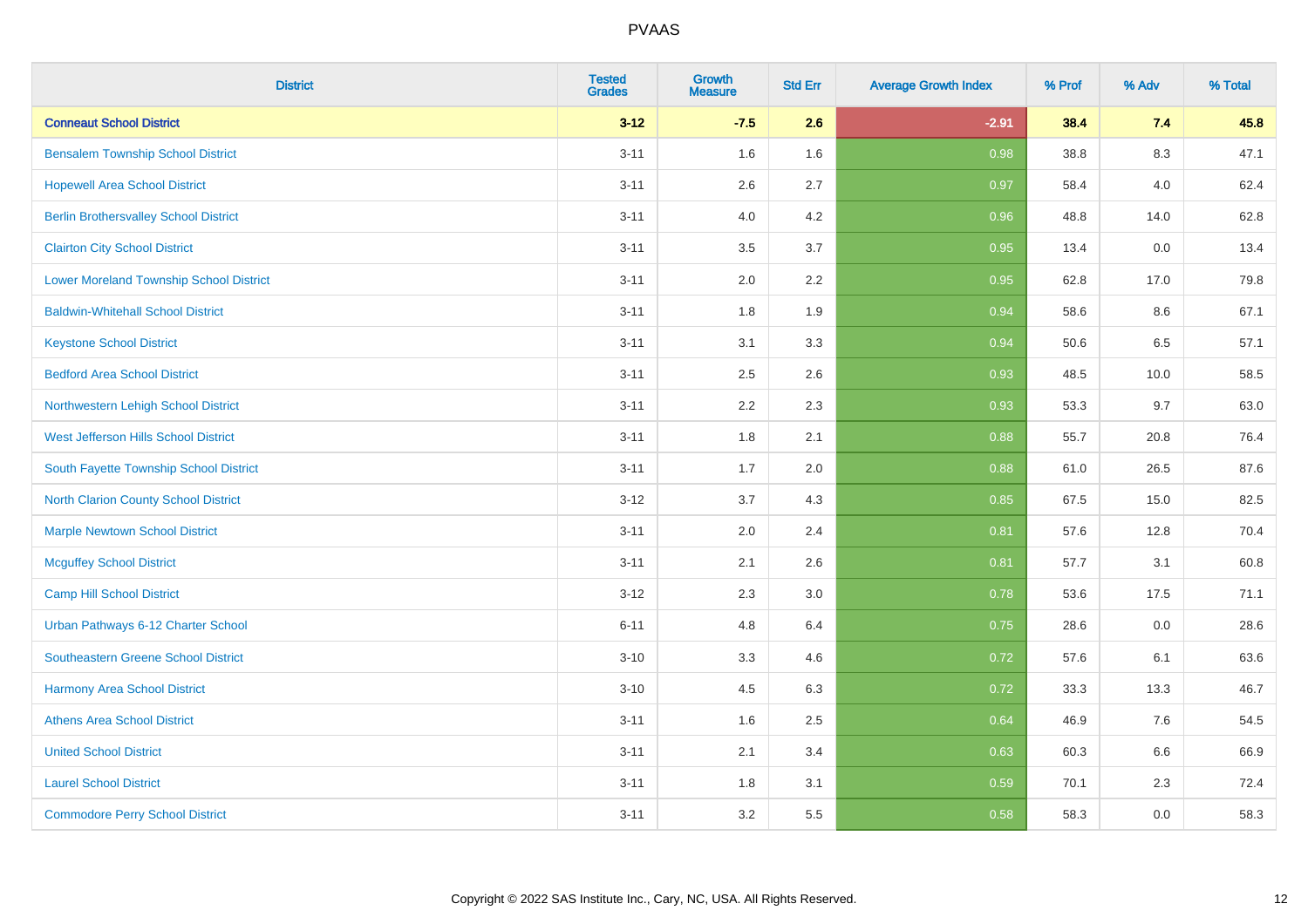| <b>District</b>                               | <b>Tested</b><br><b>Grades</b> | <b>Growth</b><br><b>Measure</b> | <b>Std Err</b> | <b>Average Growth Index</b> | % Prof | % Adv | % Total |
|-----------------------------------------------|--------------------------------|---------------------------------|----------------|-----------------------------|--------|-------|---------|
| <b>Conneaut School District</b>               | $3 - 12$                       | $-7.5$                          | 2.6            | $-2.91$                     | 38.4   | 7.4   | 45.8    |
| <b>Forbes Road School District</b>            | $3 - 11$                       | 2.8                             | 5.1            | 0.56                        | 41.4   | 10.3  | 51.7    |
| <b>Schuylkill Valley School District</b>      | $3 - 11$                       | 1.4                             | 2.5            | 0.56                        | 55.1   | 10.2  | 65.3    |
| <b>Union School District</b>                  | $3 - 12$                       | 2.3                             | 4.2            | 0.54                        | 32.6   | 7.0   | 39.5    |
| <b>Radnor Township School District</b>        | $3 - 12$                       | 1.0                             | 2.1            | 0.50                        | 65.0   | 23.2  | 88.2    |
| <b>Hanover Area School District</b>           | $3 - 11$                       | 2.2                             | 4.6            | 0.48                        | 42.9   | 5.7   | 48.6    |
| <b>Purchase Line School District</b>          | $3 - 12$                       | 1.7                             | 3.5            | 0.47                        | 43.1   | 5.4   | 48.5    |
| <b>Upper Adams School District</b>            | $3 - 11$                       | 1.3                             | 2.9            | 0.47                        | 55.2   | 8.6   | 63.8    |
| <b>Roberto Clemente Charter School</b>        | $3 - 12$                       | 2.2                             | 4.9            | 0.45                        | 27.5   | 5.0   | 32.5    |
| <b>Union Area School District</b>             | $3 - 11$                       | 1.9                             | 4.3            | 0.44                        | 61.5   | 0.0   | 61.5    |
| Mastery Charter High School-Lenfest Campus    | $7 - 11$                       | 2.5                             | 5.7            | $\boxed{0.43}$              | 40.0   | 0.0   | 40.0    |
| <b>Galeton Area School District</b>           | $3 - 11$                       | 2.2                             | 5.3            | 0.42                        | 41.3   | 4.4   | 45.6    |
| <b>Newport School District</b>                | $3 - 12$                       | 1.4                             | 3.5            | 0.41                        | 51.5   | 10.3  | 61.8    |
| <b>Tussey Mountain School District</b>        | $3 - 12$                       | 1.5                             | 3.7            | 0.40                        | 38.6   | 1.8   | 40.4    |
| <b>South Eastern School District</b>          | $3 - 11$                       | 0.9                             | 2.4            | 0.39                        | 54.8   | 6.6   | 61.4    |
| <b>Gateway School District</b>                | $3 - 11$                       | 0.8                             | 2.2            | 0.38                        | 52.1   | 13.8  | 65.9    |
| <b>Wallingford-Swarthmore School District</b> | $3 - 10$                       | 0.9                             | 2.4            | 0.38                        | 64.4   | 22.7  | 87.1    |
| <b>Lakeland School District</b>               | $3 - 11$                       | 1.1                             | 2.8            | 0.38                        | 48.6   | 3.7   | 52.3    |
| <b>Lower Dauphin School District</b>          | $3 - 11$                       | $0.6\,$                         | 1.9            | 0.33                        | 49.2   | 12.6  | 61.8    |
| <b>Wyomissing Area School District</b>        | $3 - 12$                       | $0.8\,$                         | 2.6            | 0.33                        | 55.7   | 17.6  | 73.3    |
| <b>Mastery Charter School - Thomas Campus</b> | $3 - 10$                       | 2.1                             | 6.2            | 0.33                        | 28.6   | 0.0   | 28.6    |
| Lehigh Valley Academy Regional Charter School | $3 - 11$                       | 0.7                             | 2.3            | 0.32                        | 46.3   | 5.0   | 51.4    |
| <b>Greater Latrobe School District</b>        | $3 - 11$                       | 0.6                             | 1.9            | 0.31                        | 55.5   | 14.1  | 69.5    |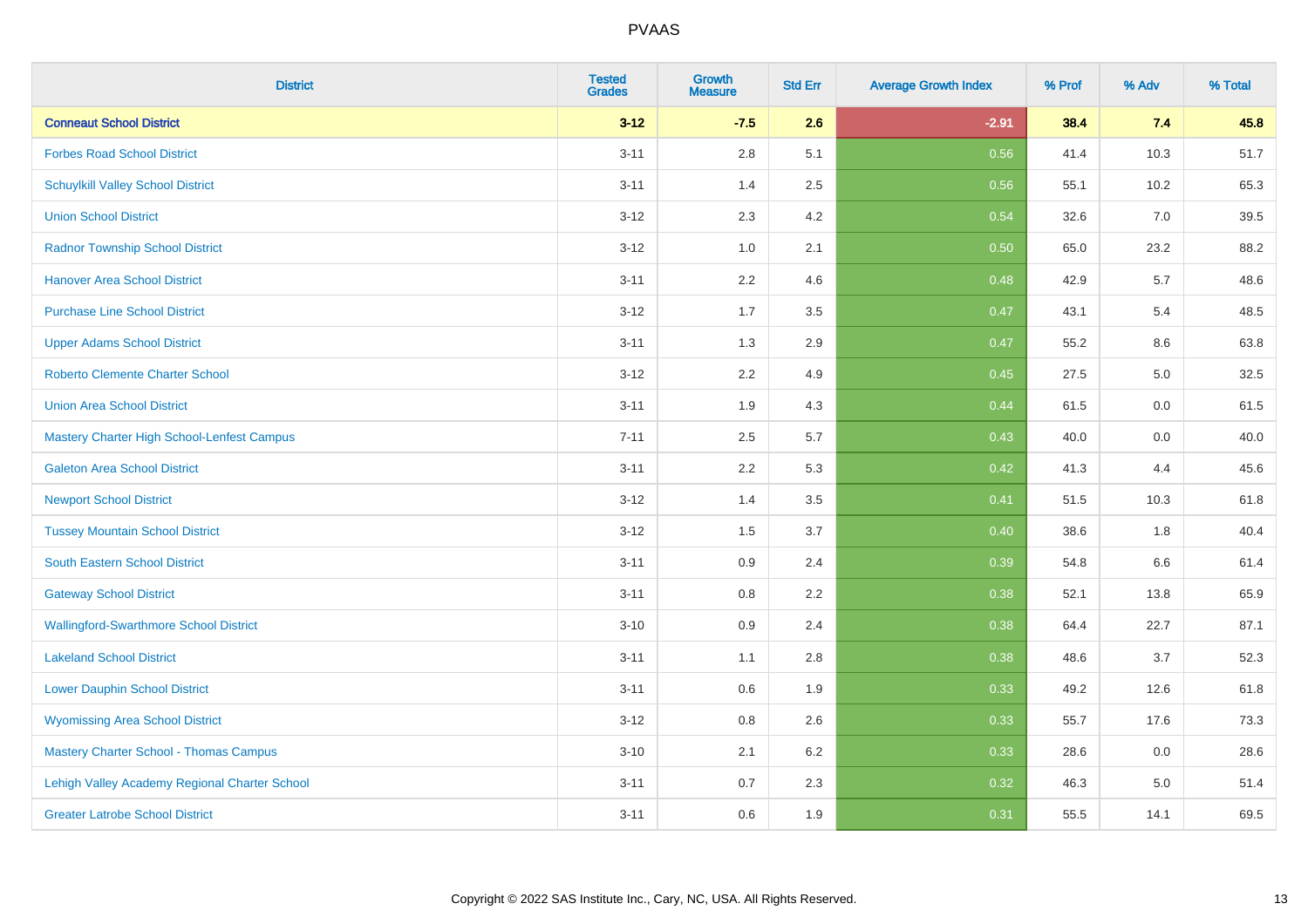| <b>District</b>                              | <b>Tested</b><br><b>Grades</b> | <b>Growth</b><br><b>Measure</b> | <b>Std Err</b> | <b>Average Growth Index</b> | % Prof | % Adv   | % Total |
|----------------------------------------------|--------------------------------|---------------------------------|----------------|-----------------------------|--------|---------|---------|
| <b>Conneaut School District</b>              | $3 - 12$                       | $-7.5$                          | 2.6            | $-2.91$                     | 38.4   | 7.4     | 45.8    |
| <b>Greenville Area School District</b>       | $3 - 11$                       | 0.7                             | 2.9            | 0.26                        | 53.4   | 6.9     | 60.3    |
| <b>Bloomsburg Area School District</b>       | $3 - 10$                       | 0.7                             | 3.0            | 0.23                        | 55.9   | 11.8    | 67.6    |
| <b>Jersey Shore Area School District</b>     | $3 - 11$                       | $0.5\,$                         | 2.6            | 0.21                        | 47.1   | 9.2     | 56.2    |
| <b>Reynolds School District</b>              | $3 - 10$                       | 0.5                             | 3.4            | 0.16                        | 52.1   | 7.0     | 59.2    |
| <b>Brockway Area School District</b>         | $3 - 11$                       | 0.6                             | 3.6            | 0.16                        | 49.2   | 7.7     | 56.9    |
| Northern Lebanon School District             | $3 - 11$                       | 0.4                             | 2.5            | 0.15                        | 28.0   | 3.0     | 31.0    |
| <b>Danville Area School District</b>         | $3 - 11$                       | 0.4                             | 2.6            | 0.15                        | 57.4   | 18.4    | 75.7    |
| <b>Smethport Area School District</b>        | $3 - 12$                       | 0.6                             | 3.9            | 0.15                        | 37.0   | 1.8     | 38.9    |
| Insight PA Cyber Charter School              | $3 - 11$                       | 0.7                             | 5.7            | 0.12                        | 50.0   | 4.8     | 54.8    |
| <b>Hempfield School District</b>             | $3 - 11$                       | 0.1                             | 1.4            | 0.08                        | 58.2   | 9.9     | 68.2    |
| <b>West Branch Area School District</b>      | $3 - 11$                       | 0.2                             | 3.8            | 0.05                        | 47.2   | 1.9     | 49.1    |
| <b>East Stroudsburg Area School District</b> | $3 - 11$                       | 0.1                             | 1.6            | 0.05                        | 45.8   | 7.8     | 53.6    |
| <b>Wilkes-Barre Area School District</b>     | $3 - 11$                       | 0.1                             | 3.2            | 0.02                        | 35.5   | 5.4     | 40.9    |
| <b>Susquenita School District</b>            | $3 - 11$                       | $-0.1$                          | 2.8            | $-0.01$                     | 47.7   | 10.1    | 57.8    |
| Penn Cambria School District                 | $3 - 11$                       | $-0.0$                          | 2.7            | $-0.01$                     | 61.5   | 7.7     | 69.2    |
| <b>Kutztown Area School District</b>         | $3 - 12$                       | $-0.2$                          | 3.2            | $-0.05$                     | 55.4   | 13.3    | 68.7    |
| <b>Avella Area School District</b>           | $3 - 12$                       | $-0.3$                          | 4.7            | $-0.05$                     | 49.3   | 14.5    | 63.8    |
| <b>Mercer Area School District</b>           | $3 - 11$                       | $-0.2$                          | 3.3            | $-0.06$                     | 56.0   | $8.0\,$ | 64.0    |
| <b>Warren County School District</b>         | $3 - 11$                       | $-0.1$                          | 1.8            | $-0.06$                     | 37.2   | 5.3     | 42.6    |
| <b>Chester-Upland School District</b>        | $3 - 11$                       | $-0.3$                          | 2.7            | $-0.09$                     | 13.8   | 0.8     | 14.6    |
| New Kensington-Arnold School District        | $3 - 11$                       | $-0.4$                          | 3.8            | $-0.10$                     | 40.7   | 3.7     | 44.4    |
| <b>Blue Ridge School District</b>            | $3 - 11$                       | $-0.5$                          | 3.6            | $-0.12$                     | 44.6   | 3.1     | 47.7    |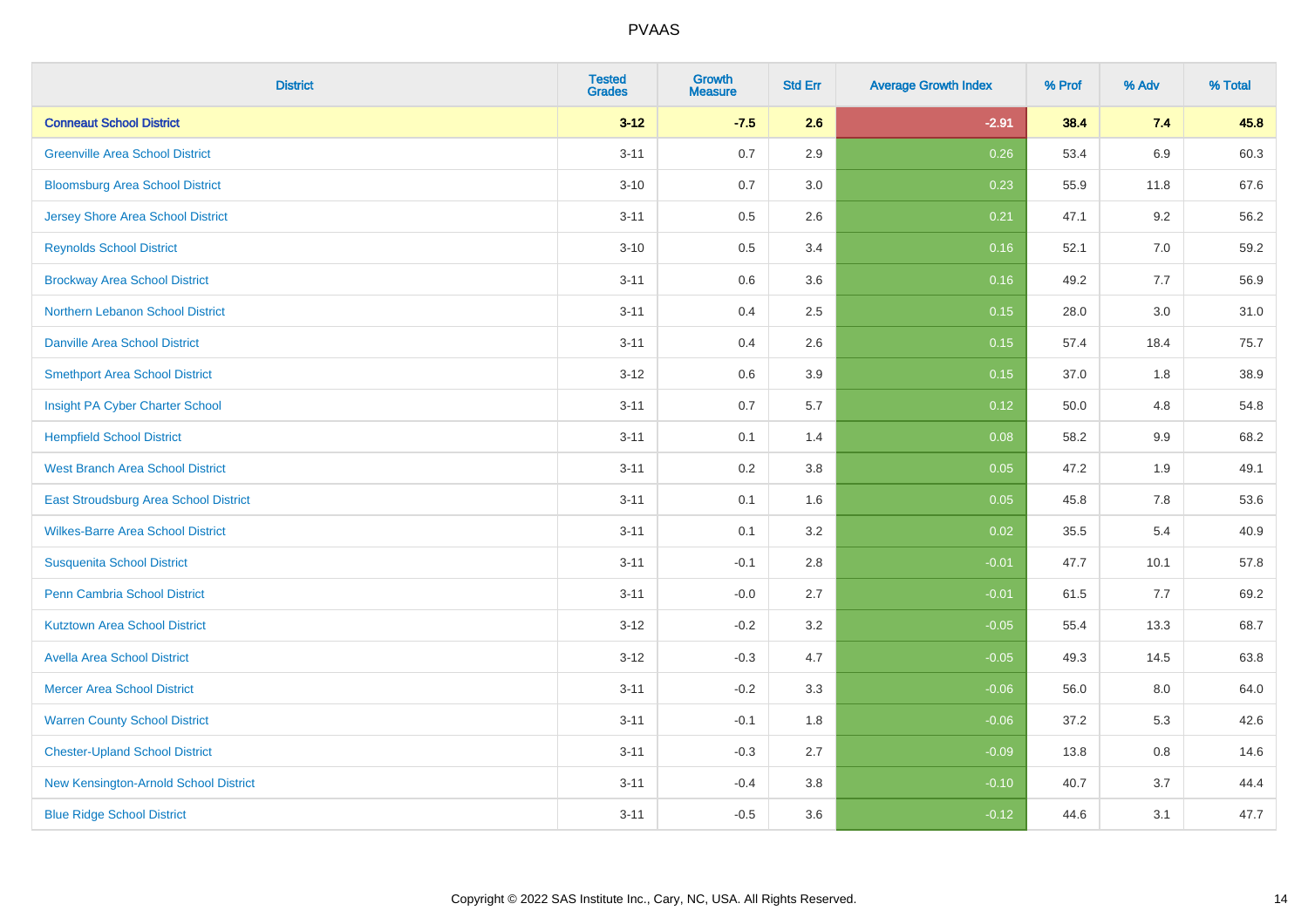| <b>District</b>                                    | <b>Tested</b><br><b>Grades</b> | <b>Growth</b><br><b>Measure</b> | <b>Std Err</b> | <b>Average Growth Index</b> | % Prof | % Adv | % Total |
|----------------------------------------------------|--------------------------------|---------------------------------|----------------|-----------------------------|--------|-------|---------|
| <b>Conneaut School District</b>                    | $3 - 12$                       | $-7.5$                          | 2.6            | $-2.91$                     | 38.4   | 7.4   | 45.8    |
| <b>Central Fulton School District</b>              | $3 - 11$                       | $-0.5$                          | 3.5            | $-0.14$                     | 51.4   | 8.6   | 60.0    |
| <b>Otto-Eldred School District</b>                 | $3 - 11$                       | $-0.7$                          | 4.2            | $-0.15$                     | 56.2   | 6.2   | 62.5    |
| <b>Oley Valley School District</b>                 | $3 - 11$                       | $-0.4$                          | 2.8            | $-0.15$                     | 43.1   | 12.9  | 56.0    |
| Philadelphia Electrical & Tech Charter High School | $10 - 10$                      | $-0.5$                          | 2.9            | $-0.15$                     | 8.8    | 0.0   | 8.8     |
| <b>Bellefonte Area School District</b>             | $3 - 11$                       | $-0.4$                          | 2.2            | $-0.17$                     | 47.6   | 10.6  | 58.2    |
| <b>Southern Lehigh School District</b>             | $3 - 11$                       | $-0.4$                          | 2.3            | $-0.17$                     | 66.1   | 11.9  | 78.0    |
| <b>Crestwood School District</b>                   | $3 - 11$                       | $-0.4$                          | 2.4            | $-0.17$                     | 57.4   | 17.0  | 74.4    |
| <b>Achievement House Charter School</b>            | $7 - 11$                       | $-0.7$                          | 4.0            | $-0.17$                     | 32.5   | 2.6   | 35.1    |
| <b>Millville Area School District</b>              | $3 - 12$                       | $-0.9$                          | 4.7            | $-0.18$                     | 51.4   | 5.4   | 56.8    |
| <b>Mount Carmel Area School District</b>           | $3 - 11$                       | $-0.6$                          | 3.1            | $-0.18$                     | 45.3   | 2.1   | 47.4    |
| <b>Westinghouse Arts Academy Charter School</b>    | $9 - 10$                       | $-0.7$                          | 3.6            | $-0.19$                     | 59.2   | 8.4   | 67.6    |
| <b>Panther Valley School District</b>              | $3 - 12$                       | $-0.6$                          | 3.3            | $-0.19$                     | 47.9   | 4.3   | 52.1    |
| <b>Harrisburg City School District</b>             | $3 - 11$                       | $-0.4$                          | 2.1            | $-0.19$                     | 15.1   | 0.4   | 15.5    |
| <b>Girard School District</b>                      | $3 - 11$                       | $-0.6$                          | 2.7            | $-0.22$                     | 53.9   | 15.6  | 69.6    |
| <b>Lakeview School District</b>                    | $3 - 11$                       | $-0.9$                          | 3.7            | $-0.24$                     | 60.3   | 3.2   | 63.5    |
| <b>Glendale School District</b>                    | $3 - 10$                       | $-0.9$                          | 3.7            | $-0.24$                     | 50.0   | 5.4   | 55.4    |
| <b>Penn Manor School District</b>                  | $3 - 11$                       | $-0.4$                          | 1.6            | $-0.25$                     | 51.9   | 12.6  | 64.5    |
| <b>Tuscarora School District</b>                   | $3 - 11$                       | $-0.6$                          | 2.3            | $-0.27$                     | 45.1   | 8.1   | 53.2    |
| <b>Cornell School District</b>                     | $3 - 11$                       | $-1.6$                          | 5.0            | $-0.32$                     | 33.8   | 1.5   | 35.4    |
| <b>Albert Gallatin Area School District</b>        | $3 - 11$                       | $-0.8$                          | 2.4            | $-0.32$                     | 54.5   | 10.0  | 64.6    |
| Hope For Hyndman Charter School                    | $3 - 11$                       | $-2.0$                          | 6.1            | $-0.32$                     | 33.3   | 0.0   | 33.3    |
| <b>Palmerton Area School District</b>              | $3 - 11$                       | $-1.2$                          | 3.0            | $-0.39$                     | 57.4   | 5.0   | 62.4    |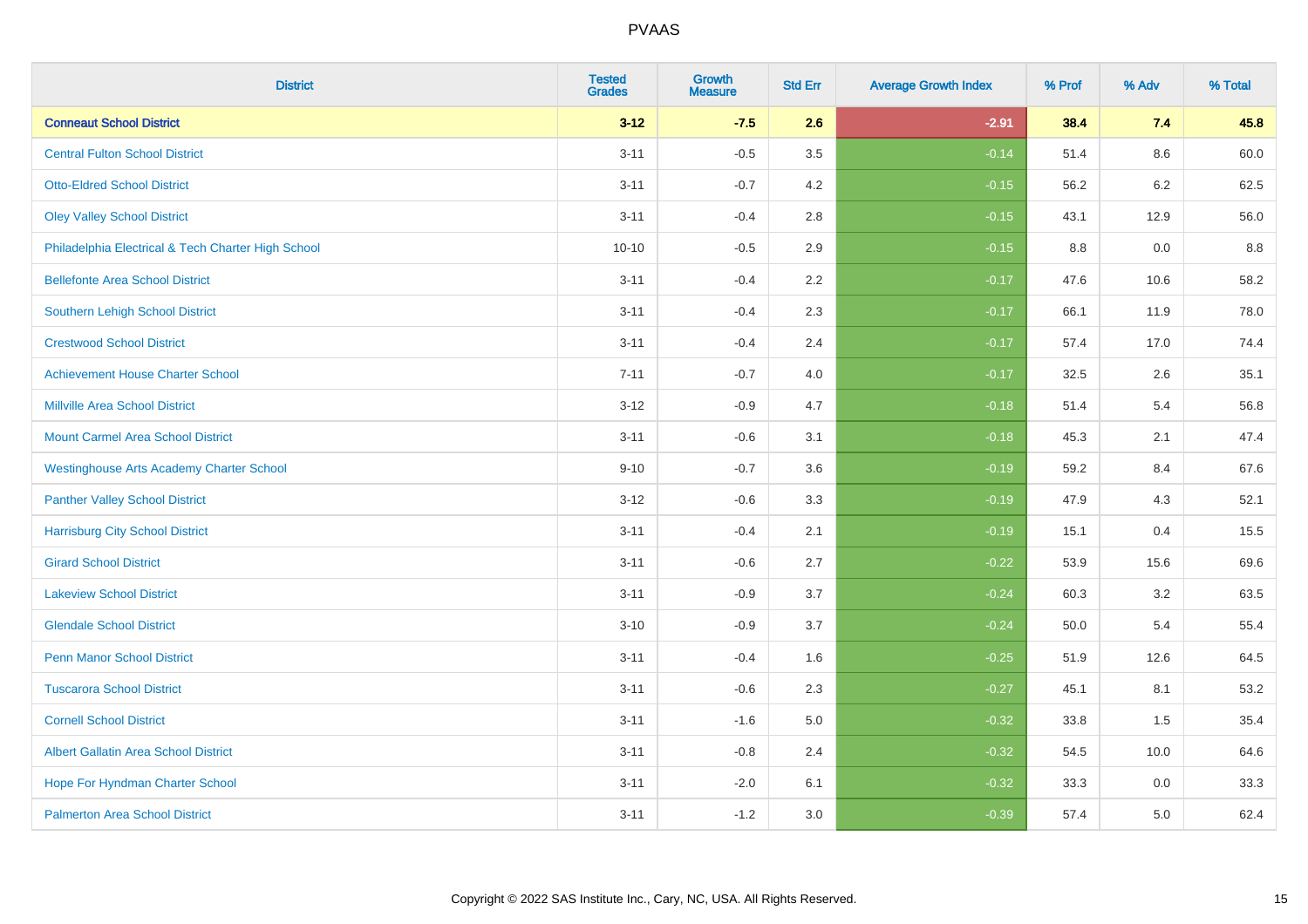| <b>District</b>                                         | <b>Tested</b><br><b>Grades</b> | <b>Growth</b><br><b>Measure</b> | <b>Std Err</b> | <b>Average Growth Index</b> | % Prof | % Adv   | % Total |
|---------------------------------------------------------|--------------------------------|---------------------------------|----------------|-----------------------------|--------|---------|---------|
| <b>Conneaut School District</b>                         | $3 - 12$                       | $-7.5$                          | 2.6            | $-2.91$                     | 38.4   | 7.4     | 45.8    |
| <b>Bellwood-Antis School District</b>                   | $3 - 10$                       | $-1.2$                          | 3.2            | $-0.39$                     | 55.1   | 10.1    | 65.2    |
| <b>Sharpsville Area School District</b>                 | $3 - 11$                       | $-1.4$                          | 3.5            | $-0.40$                     | 55.2   | 13.4    | 68.7    |
| North Schuylkill School District                        | $3 - 11$                       | $-1.0$                          | 2.4            | $-0.42$                     | 41.8   | 5.1     | 46.8    |
| <b>Bangor Area School District</b>                      | $3 - 12$                       | $-0.9$                          | 2.0            | $-0.43$                     | 44.3   | 4.7     | 49.0    |
| <b>Shaler Area School District</b>                      | $3 - 11$                       | $-0.8$                          | 1.9            | $-0.43$                     | 49.1   | 9.6     | 58.7    |
| <b>Conewago Valley School District</b>                  | $3 - 12$                       | $-0.9$                          | 2.0            | $-0.45$                     | 51.7   | 9.6     | 61.3    |
| <b>Elizabethtown Area School District</b>               | $3 - 12$                       | $-0.9$                          | 1.9            | $-0.47$                     | 50.0   | 11.2    | 61.2    |
| Center For Student Learning Charter School At Pennsbury | $6 - 12$                       | $-2.9$                          | 6.1            | $-0.47$                     | 42.9   | 0.0     | 42.9    |
| South Side Area School District                         | $3 - 11$                       | $-1.6$                          | 3.3            | $-0.48$                     | 50.0   | 6.8     | 56.8    |
| <b>Wyoming Area School District</b>                     | $3 - 10$                       | $-1.3$                          | 2.6            | $-0.50$                     | 53.8   | 10.8    | 64.6    |
| <b>Canon-Mcmillan School District</b>                   | $3 - 11$                       | $-0.8$                          | 1.6            | $-0.50$                     | 58.7   | 15.9    | 74.6    |
| <b>Central Greene School District</b>                   | $3 - 11$                       | $-1.6$                          | 2.8            | $-0.55$                     | 54.2   | $2.8\,$ | 57.0    |
| <b>Mid Valley School District</b>                       | $3 - 10$                       | $-1.7$                          | 3.0            | $-0.55$                     | 45.1   | 7.8     | 52.9    |
| <b>Manheim Township School District</b>                 | $3 - 12$                       | $-0.9$                          | 1.6            | $-0.58$                     | 53.2   | 15.5    | 68.7    |
| <b>Clarion-Limestone Area School District</b>           | $3 - 12$                       | $-2.5$                          | 4.1            | $-0.60$                     | 56.8   | $6.8\,$ | 63.6    |
| <b>Burgettstown Area School District</b>                | $3 - 11$                       | $-2.1$                          | 3.4            | $-0.62$                     | 50.0   | 1.4     | 51.4    |
| <b>Susquehanna Community School District</b>            | $3 - 11$                       | $-2.8$                          | 4.2            | $-0.66$                     | 49.4   | 6.9     | 56.3    |
| <b>Fannett-Metal School District</b>                    | $3 - 11$                       | $-3.4$                          | 5.1            | $-0.67$                     | 38.7   | 8.1     | 46.8    |
| <b>Cheltenham School District</b>                       | $3 - 11$                       | $-1.4$                          | 2.1            | $-0.67$                     | 46.1   | 10.0    | 56.1    |
| <b>North Pocono School District</b>                     | $3 - 11$                       | $-2.3$                          | 3.4            | $-0.68$                     | 52.0   | 16.4    | 68.5    |
| Mt Lebanon School District                              | $3 - 11$                       | $-1.0$                          | 1.5            | $-0.70$                     | 61.9   | 24.0    | 85.9    |
| <b>Lehighton Area School District</b>                   | $3 - 11$                       | $-1.6$                          | 2.3            | $-0.70$                     | 51.1   | 5.6     | 56.7    |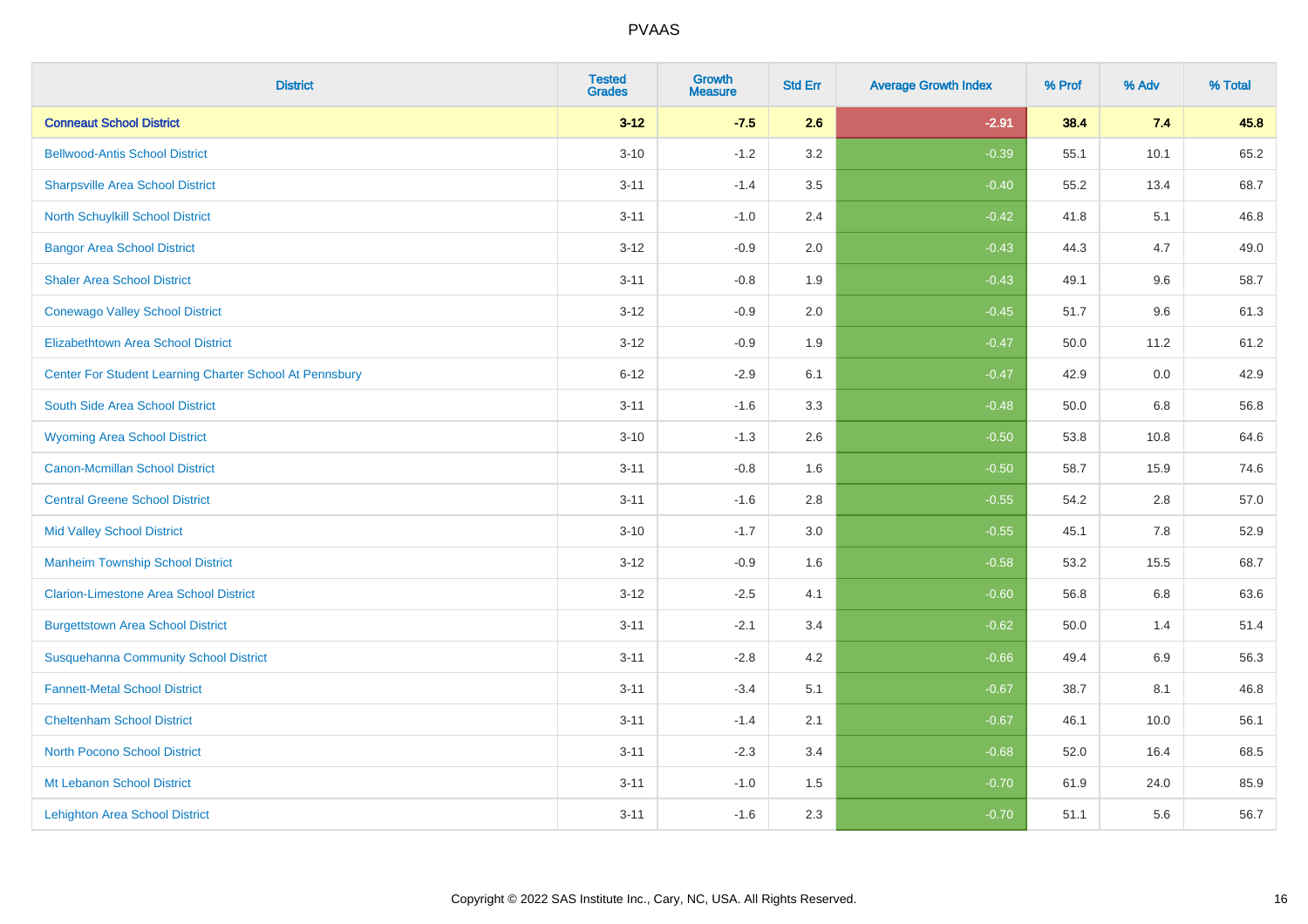| <b>District</b>                               | <b>Tested</b><br><b>Grades</b> | <b>Growth</b><br><b>Measure</b> | <b>Std Err</b> | <b>Average Growth Index</b> | % Prof | % Adv | % Total |
|-----------------------------------------------|--------------------------------|---------------------------------|----------------|-----------------------------|--------|-------|---------|
| <b>Conneaut School District</b>               | $3 - 12$                       | $-7.5$                          | 2.6            | $-2.91$                     | 38.4   | 7.4   | 45.8    |
| Huntingdon Area School District               | $3 - 11$                       | $-2.0$                          | 2.7            | $-0.72$                     | 36.8   | 10.3  | 47.0    |
| <b>Bald Eagle Area School District</b>        | $3 - 11$                       | $-2.1$                          | 2.7            | $-0.75$                     | 48.4   | 9.4   | 57.7    |
| <b>Turkeyfoot Valley Area School District</b> | $3 - 12$                       | $-4.3$                          | 5.6            | $-0.76$                     | 22.0   | 5.1   | 27.1    |
| <b>Gillingham Charter School</b>              | $3 - 11$                       | $-4.4$                          | 5.6            | $-0.77$                     | 20.8   | 8.3   | 29.2    |
| <b>Conemaugh Valley School District</b>       | $3 - 12$                       | $-3.2$                          | 4.1            | $-0.78$                     | 48.2   | 5.6   | 53.7    |
| <b>Northeast Bradford School District</b>     | $3 - 10$                       | $-3.1$                          | 4.0            | $-0.78$                     | 33.9   | 3.4   | 37.3    |
| Shenango Area School District                 | $3 - 11$                       | $-2.6$                          | 3.3            | $-0.79$                     | 50.6   | 13.9  | 64.6    |
| <b>Lebanon School District</b>                | $3 - 11$                       | $-1.6$                          | 1.9            | $-0.80$                     | 24.4   | 2.6   | 27.0    |
| <b>Forest Area School District</b>            | $3 - 11$                       | $-4.4$                          | 5.4            | $-0.81$                     | 36.2   | 2.1   | 38.3    |
| <b>Chartiers Valley School District</b>       | $3 - 11$                       | $-1.7$                          | 2.0            | $-0.81$                     | 54.7   | 8.4   | 63.1    |
| <b>Phoenixville Area School District</b>      | $3 - 11$                       | $-1.7$                          | 2.1            | $-0.83$                     | 59.9   | 10.6  | 70.5    |
| <b>Charleroi School District</b>              | $3 - 11$                       | $-2.6$                          | 3.0            | $-0.86$                     | 55.7   | 7.4   | 63.1    |
| <b>Montour School District</b>                | $3 - 11$                       | $-1.8$                          | 2.1            | $-0.88$                     | 61.4   | 15.1  | 76.5    |
| <b>Columbia Borough School District</b>       | $3 - 12$                       | $-3.1$                          | 3.5            | $-0.89$                     | 29.5   | 1.9   | 31.4    |
| <b>Sullivan County School District</b>        | $3 - 10$                       | $-4.0$                          | 4.4            | $-0.90$                     | 66.7   | 2.6   | 69.2    |
| <b>Austin Area School District</b>            | $3 - 11$                       | $-5.7$                          | 6.4            | $-0.90$                     | 33.3   | 5.6   | 38.9    |
| <b>Wyoming Valley West School District</b>    | $3 - 11$                       | $-2.2$                          | 2.4            | $-0.91$                     | 49.4   | 3.0   | 52.4    |
| Imhotep Institute Charter High School         | $9 - 11$                       | $-5.3$                          | 5.8            | $-0.92$                     | 25.0   | 0.0   | 25.0    |
| <b>North Hills School District</b>            | $3 - 11$                       | $-1.8$                          | 1.8            | $-0.96$                     | 59.1   | 14.1  | 73.2    |
| <b>Seneca Valley School District</b>          | $3 - 11$                       | $-1.4$                          | 1.4            | $-0.99$                     | 57.2   | 11.4  | 68.6    |
| <b>Valley Grove School District</b>           | $3 - 10$                       | $-3.7$                          | 3.7            | $-1.01$                     | 51.2   | 6.1   | 57.3    |
| <b>Lewisburg Area School District</b>         | $3 - 11$                       | $-2.7$                          | 2.6            | $-1.03$                     | 57.0   | 18.5  | 75.6    |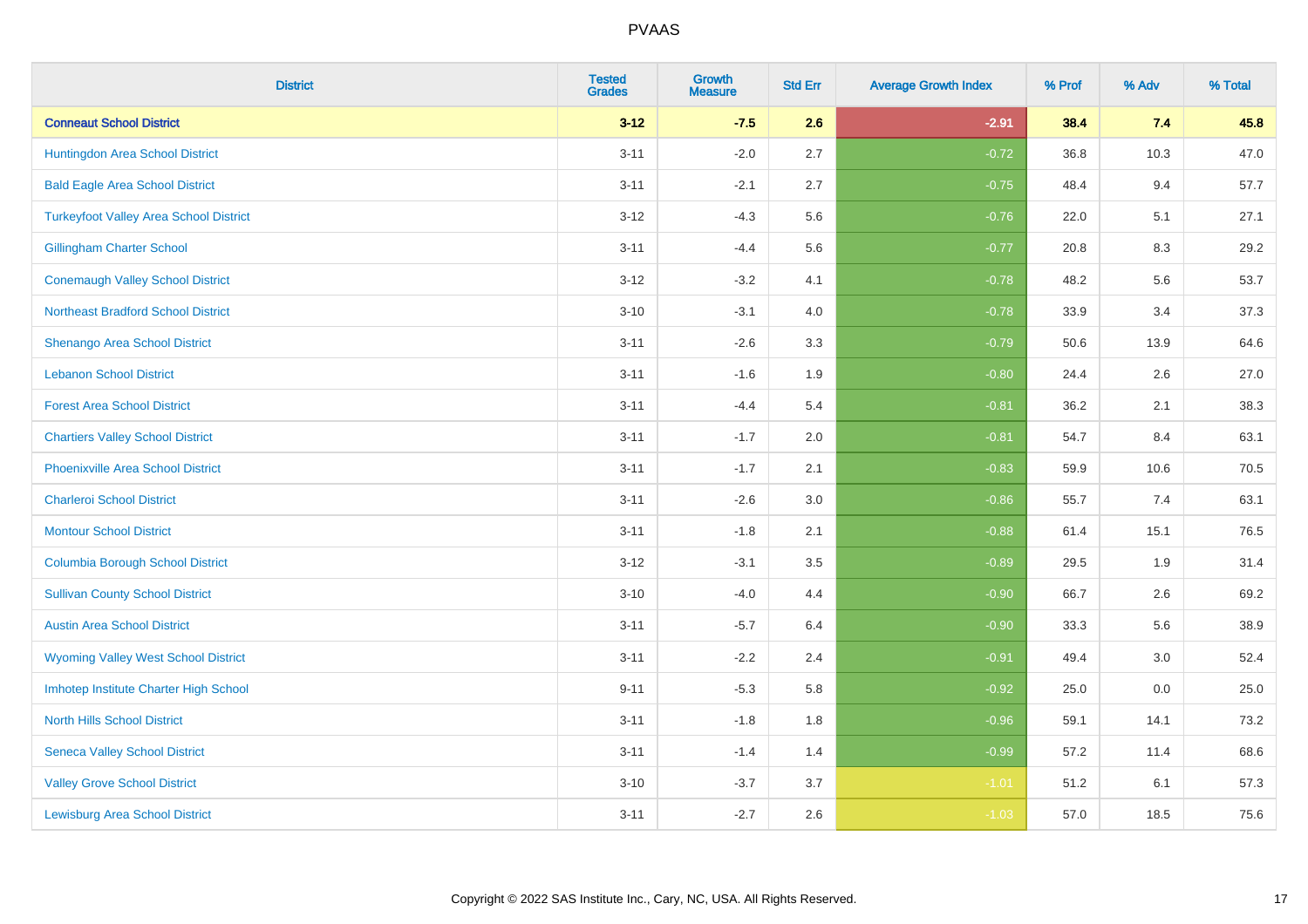| <b>District</b>                              | <b>Tested</b><br><b>Grades</b> | <b>Growth</b><br><b>Measure</b> | <b>Std Err</b> | <b>Average Growth Index</b> | % Prof | % Adv   | % Total |
|----------------------------------------------|--------------------------------|---------------------------------|----------------|-----------------------------|--------|---------|---------|
| <b>Conneaut School District</b>              | $3 - 12$                       | $-7.5$                          | 2.6            | $-2.91$                     | 38.4   | 7.4     | 45.8    |
| <b>West Greene School District</b>           | $3 - 11$                       | $-4.5$                          | 4.3            | $-1.04$                     | 36.6   | 7.3     | 43.9    |
| <b>Quaker Valley School District</b>         | $3 - 11$                       | $-2.8$                          | 2.6            | $-1.08$                     | 55.2   | 13.2    | 68.4    |
| Oil City Area School District                | $3 - 11$                       | $-2.9$                          | 2.6            | $-1.08$                     | 44.4   | 5.8     | 50.2    |
| Conemaugh Township Area School District      | $3 - 12$                       | $-3.7$                          | 3.4            | $-1.09$                     | 53.8   | 17.6    | 71.4    |
| <b>Riverside School District</b>             | $3 - 11$                       | $-3.2$                          | 3.0            | $-1.09$                     | 43.0   | 9.0     | 52.0    |
| <b>Juniata Valley School District</b>        | $3 - 11$                       | $-3.9$                          | 3.5            | $-1.10$                     | 44.4   | 3.5     | 47.8    |
| <b>Dallas School District</b>                | $3 - 11$                       | $-2.5$                          | 2.2            | $-1.12$                     | 54.9   | 7.6     | 62.4    |
| Jeannette City School District               | $3 - 11$                       | $-4.3$                          | 3.8            | $-1.13$                     | 46.7   | 7.5     | 54.2    |
| <b>Antietam School District</b>              | $3 - 10$                       | $-4.3$                          | 3.8            | $-1.13$                     | 36.4   | 5.4     | 41.8    |
| <b>Kane Area School District</b>             | $3 - 10$                       | $-3.7$                          | 3.2            | $-1.17$                     | 39.5   | $9.9\,$ | 49.4    |
| <b>Chichester School District</b>            | $3 - 11$                       | $-2.7$                          | 2.3            | $-1.17$                     | 44.6   | $6.6\,$ | 51.2    |
| <b>Chestnut Ridge School District</b>        | $3 - 12$                       | $-3.4$                          | 2.9            | $-1.17$                     | 46.6   | 5.8     | 52.4    |
| <b>Big Beaver Falls Area School District</b> | $3 - 11$                       | $-3.9$                          | 3.3            | $-1.18$                     | 34.1   | 3.5     | 37.6    |
| <b>Greater Johnstown School District</b>     | $3 - 11$                       | $-3.1$                          | 2.6            | $-1.19$                     | 26.1   | 0.0     | 26.1    |
| <b>Riverview School District</b>             | $3 - 11$                       | $-4.6$                          | 3.8            | $-1.20$                     | 57.9   | 15.8    | 73.7    |
| <b>Scranton School District</b>              | $3 - 12$                       | $-2.9$                          | 2.4            | $-1.22$                     | 45.6   | 3.6     | 49.1    |
| <b>Elk Lake School District</b>              | $3 - 11$                       | $-4.0$                          | 3.3            | $-1.23$                     | 46.2   | 3.3     | 49.4    |
| <b>Apollo-Ridge School District</b>          | $3 - 12$                       | $-4.7$                          | 3.7            | $-1.24$                     | 50.0   | 10.0    | 60.0    |
| <b>Troy Area School District</b>             | $3 - 10$                       | $-4.3$                          | 3.4            | $-1.26$                     | 43.2   | 5.7     | 48.9    |
| <b>Bristol Borough School District</b>       | $3 - 12$                       | $-4.3$                          | 3.4            | $-1.27$                     | 39.7   | 1.3     | 41.0    |
| <b>Shade-Central City School District</b>    | $3 - 11$                       | $-5.9$                          | 4.6            | $-1.28$                     | 27.8   | 0.0     | 27.8    |
| <b>Ellwood City Area School District</b>     | $3 - 11$                       | $-4.2$                          | 3.2            | $-1.29$                     | 54.1   | 14.1    | 68.2    |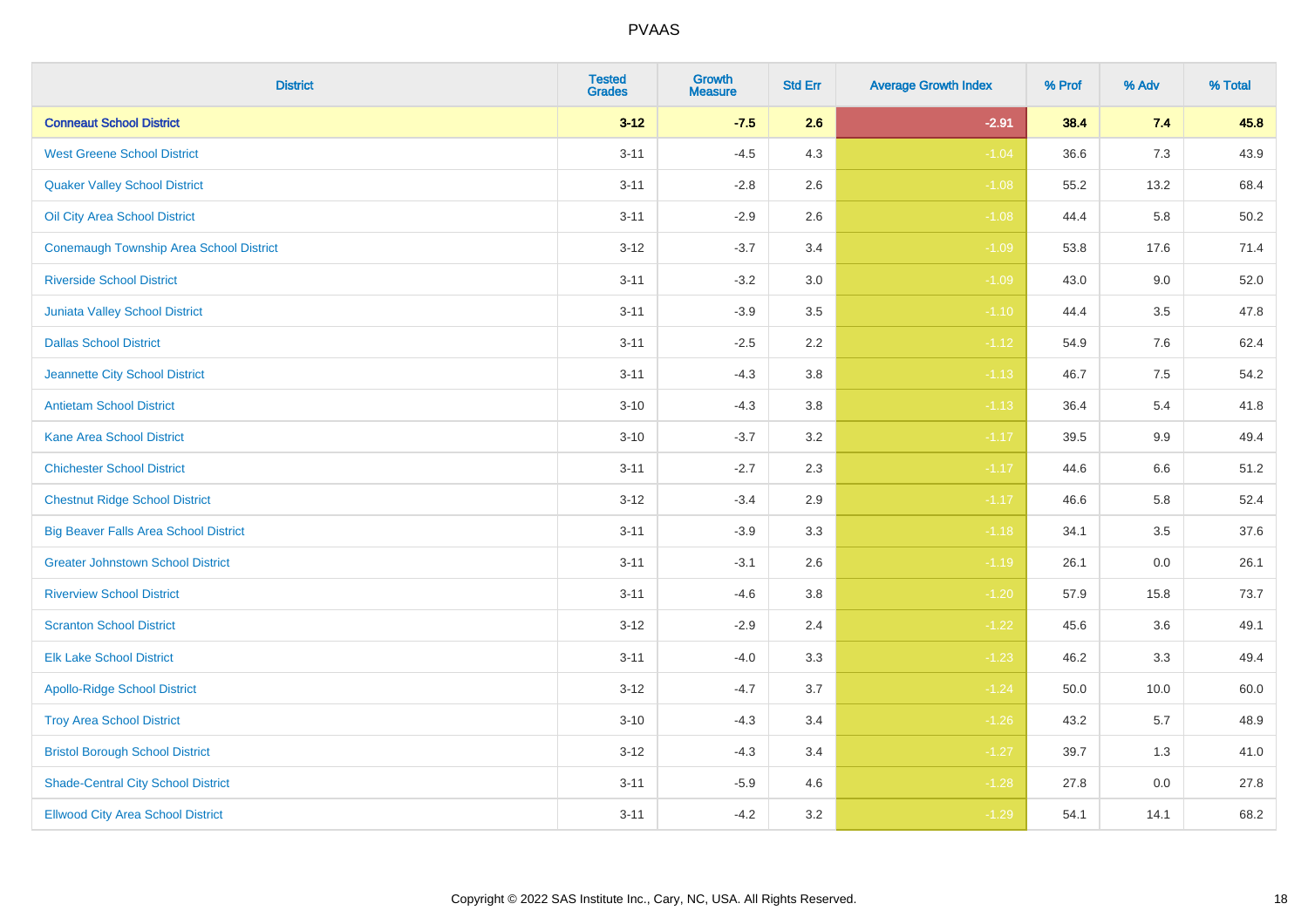| <b>District</b>                                                       | <b>Tested</b><br><b>Grades</b> | <b>Growth</b><br><b>Measure</b> | <b>Std Err</b> | <b>Average Growth Index</b> | % Prof | % Adv   | % Total |
|-----------------------------------------------------------------------|--------------------------------|---------------------------------|----------------|-----------------------------|--------|---------|---------|
| <b>Conneaut School District</b>                                       | $3 - 12$                       | $-7.5$                          | 2.6            | $-2.91$                     | 38.4   | 7.4     | 45.8    |
| <b>Cambria Heights School District</b>                                | $3 - 10$                       | $-4.1$                          | 3.1            | $-1.32$                     | 51.0   | 6.0     | 57.0    |
| <b>Ferndale Area School District</b>                                  | $3 - 10$                       | $-5.8$                          | 4.3            | $-1.33$                     | 40.0   | 0.0     | 40.0    |
| <b>Greencastle-Antrim School District</b>                             | $3 - 11$                       | $-3.0$                          | $2.2\,$        | $-1.36$                     | 62.4   | $9.9\,$ | 72.3    |
| <b>Westmont Hilltop School District</b>                               | $3 - 11$                       | $-4.0$                          | 2.8            | $-1.40$                     | 36.3   | 13.3    | 49.6    |
| <b>Claysburg-Kimmel School District</b>                               | $3 - 11$                       | $-5.7$                          | 4.0            | $-1.42$                     | 42.9   | 8.2     | 51.0    |
| <b>MaST Community Charter School</b>                                  | $3 - 10$                       | $-4.1$                          | 2.7            | $-1.52$                     | 44.0   | 9.5     | 53.4    |
| <b>Fort Cherry School District</b>                                    | $3 - 10$                       | $-5.9$                          | 3.8            | $-1.56$                     | 55.2   | 5.2     | 60.3    |
| <b>Tri-Valley School District</b>                                     | $3 - 10$                       | $-6.4$                          | 4.1            | $-1.57$                     | 37.0   | 4.4     | 41.3    |
| Preparatory Charter School Of Mathematics, Science, Tech, And Careers | $9 - 10$                       | $-4.0$                          | $2.5\,$        | $-1.59$                     | 15.0   | 0.0     | 15.0    |
| <b>Carbon Career &amp; Technical Institute</b>                        | $9 - 11$                       | $-5.7$                          | 3.6            | $-1.59$                     | 34.5   | 1.2     | 35.7    |
| <b>Shamokin Area School District</b>                                  | $3 - 11$                       | $-7.7$                          | 4.8            | $-1.60$                     | 38.1   | 3.2     | 41.3    |
| <b>Fairfield Area School District</b>                                 | $3 - 11$                       | $-5.6$                          | 3.4            | $-1.66$                     | 57.9   | 4.0     | 61.8    |
| <b>Pottstown School District</b>                                      | $3 - 12$                       | $-4.0$                          | 2.4            | $-1.68$                     | 29.8   | 1.2     | 31.0    |
| <b>Twin Valley School District</b>                                    | $3 - 12$                       | $-3.6$                          | 2.1            | $-1.69$                     | 49.6   | 7.1     | 56.8    |
| <b>East Pennsboro Area School District</b>                            | $3 - 11$                       | $-4.2$                          | 2.5            | $-1.71$                     | 60.8   | 8.5     | 69.3    |
| <b>Brentwood Borough School District</b>                              | $3 - 11$                       | $-5.3$                          | 3.0            | $-1.72$                     | 52.0   | 6.1     | 58.2    |
| Perseus House Charter School Of Excellence                            | $6 - 11$                       | $-5.2$                          | 3.0            | $-1.72$                     | 16.5   | 0.0     | 16.5    |
| <b>Old Forge School District</b>                                      | $3 - 12$                       | $-5.9$                          | 3.4            | $-1.73$                     | 52.9   | 7.1     | 60.0    |
| <b>Canton Area School District</b>                                    | $3 - 11$                       | $-5.5$                          | 3.2            | $-1.75$                     | 40.7   | 2.3     | 43.0    |
| <b>Washington School District</b>                                     | $3 - 11$                       | $-4.9$                          | 2.8            | $-1.76$                     | 30.1   | 2.4     | 32.5    |
| <b>Pequea Valley School District</b>                                  | $3 - 11$                       | $-5.8$                          | 3.2            | $-1.80$                     | 39.8   | 9.1     | 48.9    |
| <b>Pittston Area School District</b>                                  | $3 - 11$                       | $-10.1$                         | 5.6            | $-1.80$                     | 38.1   | 9.5     | 47.6    |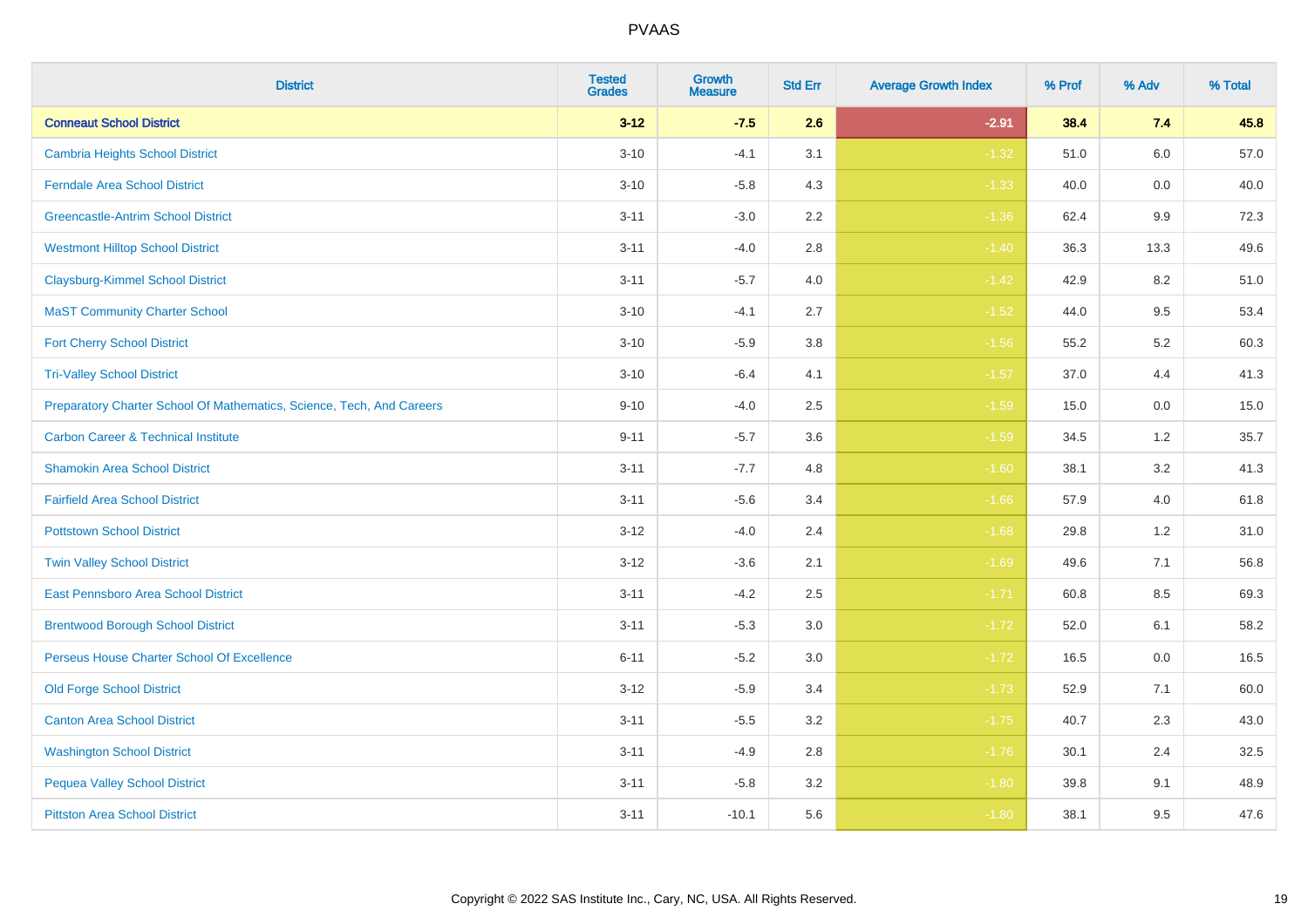| <b>District</b>                                   | <b>Tested</b><br><b>Grades</b> | <b>Growth</b><br><b>Measure</b> | <b>Std Err</b> | <b>Average Growth Index</b> | % Prof | % Adv | % Total |
|---------------------------------------------------|--------------------------------|---------------------------------|----------------|-----------------------------|--------|-------|---------|
| <b>Conneaut School District</b>                   | $3 - 12$                       | $-7.5$                          | 2.6            | $-2.91$                     | 38.4   | 7.4   | 45.8    |
| <b>Brandywine Heights Area School District</b>    | $3 - 11$                       | $-4.9$                          | 2.7            | $-1.81$                     | 49.2   | 8.2   | 57.4    |
| <b>Montrose Area School District</b>              | $3 - 10$                       | $-5.5$                          | 3.0            | $-1.82$                     | 46.7   | 5.4   | 52.2    |
| <b>Brownsville Area School District</b>           | $3 - 12$                       | $-7.2$                          | 3.9            | $-1.83$                     | 34.4   | 6.1   | 40.5    |
| <b>Central Columbia School District</b>           | $3 - 12$                       | $-4.8$                          | 2.6            | $-1.86$                     | 53.7   | 14.8  | 68.5    |
| <b>Kiski Area School District</b>                 | $3 - 11$                       | $-3.7$                          | 2.0            | $-1.86$                     | 57.4   | 10.4  | 67.8    |
| <b>East Allegheny School District</b>             | $3 - 11$                       | $-6.3$                          | 3.3            | $-1.87$                     | 31.9   | 9.7   | 41.7    |
| <b>Western Beaver County School District</b>      | $3 - 11$                       | $-7.8$                          | 4.2            | $-1.87$                     | 56.5   | 6.5   | 63.0    |
| <b>Greensburg Salem School District</b>           | $3 - 11$                       | $-4.4$                          | 2.4            | $-1.88$                     | 47.6   | 4.9   | 52.4    |
| <b>Gettysburg Area School District</b>            | $3 - 11$                       | $-4.0$                          | 2.1            | $-1.89$                     | 45.3   | 14.0  | 59.3    |
| <b>Mount Pleasant Area School District</b>        | $3 - 11$                       | $-5.0$                          | 2.6            | $-1.93$                     | 52.6   | 0.0   | 52.6    |
| <b>Somerset Area School District</b>              | $3 - 11$                       | $-4.4$                          | 2.3            | $-1.93$                     | 44.4   | 14.9  | 59.3    |
| <b>Bermudian Springs School District</b>          | $3 - 11$                       | $-5.5$                          | 2.9            | $-1.94$                     | 56.4   | 6.8   | 63.2    |
| <b>Forest City Regional School District</b>       | $3 - 12$                       | $-6.0$                          | 3.0            | $-1.96$                     | 44.1   | 0.0   | 44.1    |
| <b>Mount Union Area School District</b>           | $3 - 10$                       | $-6.1$                          | 3.1            | $-1.97$                     | 32.2   | 3.4   | 35.6    |
| <b>Upper Dauphin Area School District</b>         | $3 - 11$                       | $-6.3$                          | 3.2            | $-1.98$                     | 37.4   | 4.8   | 42.2    |
| The New Academy Charter School                    | $8 - 11$                       | $-10.4$                         | 5.2            | $-2.00$                     | 0.0    | 0.0   | $0.0\,$ |
| <b>Moshannon Valley School District</b>           | $3 - 10$                       | $-7.0$                          | 3.4            | $-2.01$                     | 48.5   | 0.0   | 48.5    |
| <b>California Area School District</b>            | $3 - 10$                       | $-7.3$                          | 3.6            | $-2.02$                     | 42.6   | 9.8   | 52.5    |
| <b>Corry Area School District</b>                 | $3 - 11$                       | $-5.3$                          | 2.6            | $-2.03$                     | 38.5   | 6.0   | 44.5    |
| <b>Karns City Area School District</b>            | $3 - 11$                       | $-6.0$                          | 2.9            | $-2.03$                     | 53.1   | 8.3   | 61.5    |
| <b>Middletown Area School District</b>            | $3 - 11$                       | $-5.3$                          | 2.6            | $-2.05$                     | 46.4   | 5.3   | 51.7    |
| <b>Executive Education Academy Charter School</b> | $3 - 10$                       | $-6.5$                          | 3.1            | $-2.08$                     | 23.7   | 2.2   | 25.8    |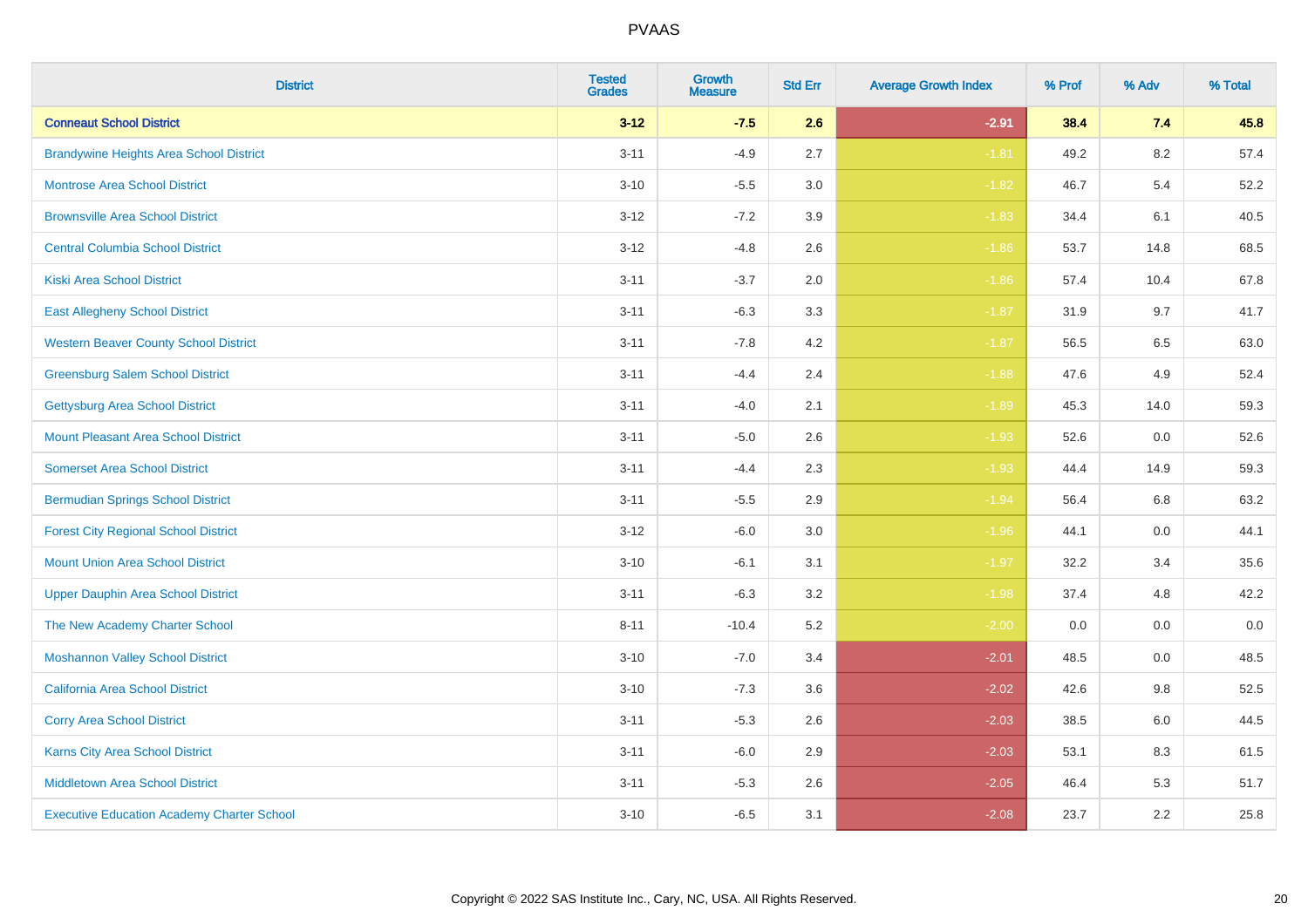| <b>District</b>                                 | <b>Tested</b><br><b>Grades</b> | <b>Growth</b><br><b>Measure</b> | <b>Std Err</b> | <b>Average Growth Index</b> | % Prof | % Adv | % Total |
|-------------------------------------------------|--------------------------------|---------------------------------|----------------|-----------------------------|--------|-------|---------|
| <b>Conneaut School District</b>                 | $3 - 12$                       | $-7.5$                          | 2.6            | $-2.91$                     | 38.4   | 7.4   | 45.8    |
| <b>Williams Valley School District</b>          | $3 - 11$                       | $-7.3$                          | 3.4            | $-2.13$                     | 23.2   | 0.0   | 23.2    |
| Aliquippa School District                       | $3 - 11$                       | $-9.0$                          | 4.2            | $-2.14$                     | 11.0   | 0.0   | 11.0    |
| <b>Crawford Central School District</b>         | $3 - 11$                       | $-4.7$                          | 2.2            | $-2.15$                     | 40.6   | 10.5  | 51.1    |
| Susquehanna Township School District            | $3 - 12$                       | $-5.8$                          | 2.7            | $-2.17$                     | 36.0   | 5.6   | 41.6    |
| <b>Perkiomen Valley School District</b>         | $3 - 11$                       | $-3.5$                          | 1.6            | $-2.18$                     | 53.8   | 13.4  | 67.2    |
| <b>Benton Area School District</b>              | $3 - 10$                       | $-9.7$                          | 4.5            | $-2.18$                     | 43.2   | 5.4   | 48.6    |
| Jim Thorpe Area School District                 | $3 - 11$                       | $-5.8$                          | 2.7            | $-2.19$                     | 33.3   | 7.4   | 40.7    |
| <b>Keystone Education Center Charter School</b> | $3 - 12$                       | $-12.9$                         | 5.9            | $-2.19$                     | 28.0   | 0.0   | 28.0    |
| <b>Muncy School District</b>                    | $3 - 11$                       | $-8.1$                          | 3.7            | $-2.21$                     | 42.0   | 3.8   | 45.8    |
| <b>West Middlesex Area School District</b>      | $3 - 10$                       | $-8.4$                          | 3.8            | $-2.21$                     | 34.9   | 2.8   | 37.6    |
| <b>York Co School Of Technology</b>             | $9 - 12$                       | $-3.8$                          | 1.7            | $-2.22$                     | 39.1   | 5.6   | 44.7    |
| <b>East Lycoming School District</b>            | $3 - 11$                       | $-6.0$                          | 2.7            | $-2.24$                     | 48.3   | 4.2   | 52.5    |
| <b>Windber Area School District</b>             | $3 - 11$                       | $-7.2$                          | 3.2            | $-2.24$                     | 55.4   | 7.2   | 62.6    |
| <b>Portage Area School District</b>             | $3 - 10$                       | $-8.1$                          | 3.6            | $-2.26$                     | 40.6   | 9.4   | 50.0    |
| <b>Oxford Area School District</b>              | $3 - 11$                       | $-4.3$                          | 1.9            | $-2.26$                     | 41.3   | 8.0   | 49.3    |
| <b>Juniata County School District</b>           | $3 - 12$                       | $-4.9$                          | 2.1            | $-2.26$                     | 38.5   | 2.9   | 41.4    |
| <b>Indiana Area School District</b>             | $3 - 11$                       | $-5.3$                          | 2.3            | $-2.28$                     | 47.6   | 18.4  | 66.1    |
| South Williamsport Area School District         | $3 - 10$                       | $-5.7$                          | 2.5            | $-2.30$                     | 45.5   | 4.5   | 50.0    |
| Salisbury-Elk Lick School District              | $3 - 11$                       | $-13.5$                         | 5.9            | $-2.30$                     | 27.8   | 0.0   | 27.8    |
| <b>Upper Moreland Township School District</b>  | $3 - 11$                       | $-5.0$                          | 2.2            | $-2.31$                     | 57.9   | 4.0   | 61.9    |
| <b>Southmoreland School District</b>            | $3 - 11$                       | $-8.3$                          | 3.6            | $-2.32$                     | 56.8   | 7.2   | 64.0    |
| La Academia Partnership Charter School          | $6 - 11$                       | $-11.0$                         | 4.7            | $-2.34$                     | 6.8    | 0.0   | 6.8     |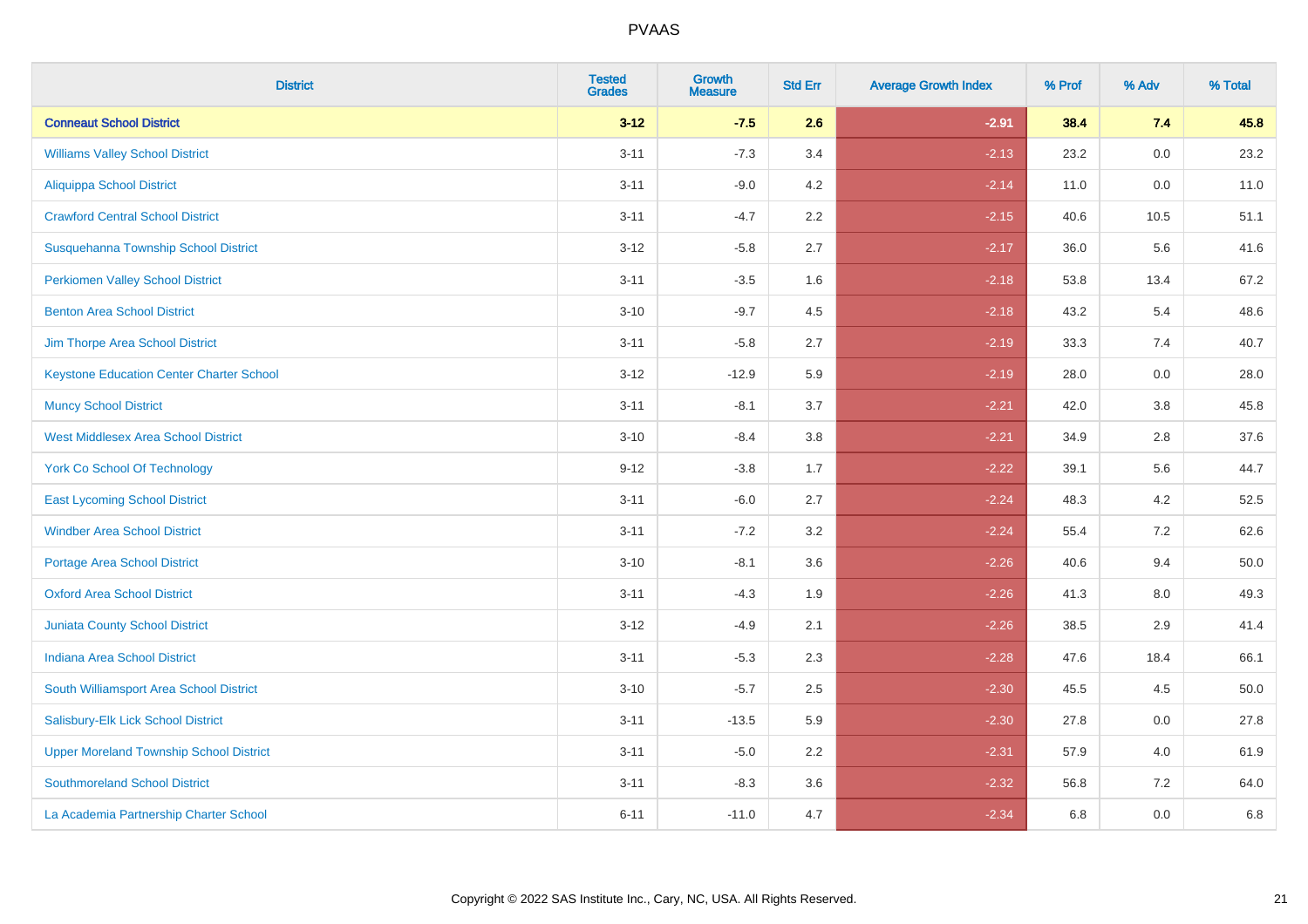| <b>District</b>                               | <b>Tested</b><br><b>Grades</b> | Growth<br><b>Measure</b> | <b>Std Err</b> | <b>Average Growth Index</b> | % Prof | % Adv | % Total |
|-----------------------------------------------|--------------------------------|--------------------------|----------------|-----------------------------|--------|-------|---------|
| <b>Conneaut School District</b>               | $3 - 12$                       | $-7.5$                   | 2.6            | $-2.91$                     | 38.4   | 7.4   | 45.8    |
| Jefferson-Morgan School District              | $3 - 10$                       | $-9.9$                   | 4.2            | $-2.35$                     | 43.8   | 4.2   | 47.9    |
| <b>Freedom Area School District</b>           | $3 - 11$                       | $-7.1$                   | 3.0            | $-2.37$                     | 43.8   | 4.2   | 47.9    |
| <b>Universal Audenried Charter School</b>     | $9 - 11$                       | $-5.8$                   | 2.4            | $-2.40$                     | 14.6   | 0.0   | 14.6    |
| <b>Chartiers-Houston School District</b>      | $3 - 10$                       | $-8.6$                   | 3.5            | $-2.41$                     | 59.7   | 4.5   | 64.2    |
| <b>Farrell Area School District</b>           | $3 - 11$                       | $-10.4$                  | 4.3            | $-2.41$                     | 19.0   | 0.0   | 19.0    |
| <b>Yough School District</b>                  | $3 - 10$                       | $-6.6$                   | 2.7            | $-2.43$                     | 50.8   | 4.0   | 54.8    |
| <b>Innovative Arts Academy Charter School</b> | $6 - 11$                       | $-9.1$                   | 3.7            | $-2.44$                     | 9.5    | 0.0   | 9.5     |
| <b>Mohawk Area School District</b>            | $3 - 11$                       | $-7.5$                   | 3.1            | $-2.45$                     | 49.4   | 11.0  | 60.4    |
| <b>Sugar Valley Rural Charter School</b>      | $3 - 11$                       | $-11.0$                  | 4.5            | $-2.46$                     | 14.9   | 0.0   | 14.9    |
| <b>Keystone Central School District</b>       | $3 - 11$                       | $-5.1$                   | 2.0            | $-2.46$                     | 44.7   | 4.6   | 49.4    |
| <b>Mahanoy Area School District</b>           | $3 - 10$                       | $-9.0$                   | 3.6            | $-2.49$                     | 26.2   | 1.6   | 27.9    |
| <b>North Star School District</b>             | $3 - 11$                       | $-8.7$                   | 3.5            | $-2.51$                     | 47.8   | 6.0   | 53.7    |
| <b>Slippery Rock Area School District</b>     | $3 - 11$                       | $-6.3$                   | 2.5            | $-2.51$                     | 56.2   | 9.5   | 65.7    |
| <b>Blue Mountain School District</b>          | $3 - 10$                       | $-5.8$                   | 2.3            | $-2.56$                     | 46.6   | 8.5   | 55.1    |
| <b>Northwest Area School District</b>         | $3 - 10$                       | $-10.0$                  | 3.8            | $-2.59$                     | 34.6   | 7.3   | 41.8    |
| <b>Coatesville Area School District</b>       | $3 - 11$                       | $-4.4$                   | 1.7            | $-2.62$                     | 36.3   | 4.2   | 40.5    |
| <b>Dunmore School District</b>                | $3 - 11$                       | $-7.7$                   | 2.9            | $-2.62$                     | 34.0   | 7.2   | 41.2    |
| Northern Tioga School District                | $3 - 12$                       | $-7.5$                   | 2.8            | $-2.64$                     | 54.0   | 1.2   | 55.2    |
| <b>New Castle Area School District</b>        | $3 - 12$                       | $-6.4$                   | 2.4            | $-2.66$                     | 32.5   | 4.3   | 36.8    |
| <b>Pine Grove Area School District</b>        | $3 - 11$                       | $-7.7$                   | 2.9            | $-2.66$                     | 42.3   | 7.7   | 50.0    |
| <b>Harbor Creek School District</b>           | $3 - 11$                       | $-7.1$                   | 2.7            | $-2.67$                     | 48.8   | 15.2  | 64.0    |
| <b>Blairsville-Saltsburg School District</b>  | $3 - 11$                       | $-8.0$                   | 3.0            | $-2.68$                     | 37.3   | 7.0   | 44.3    |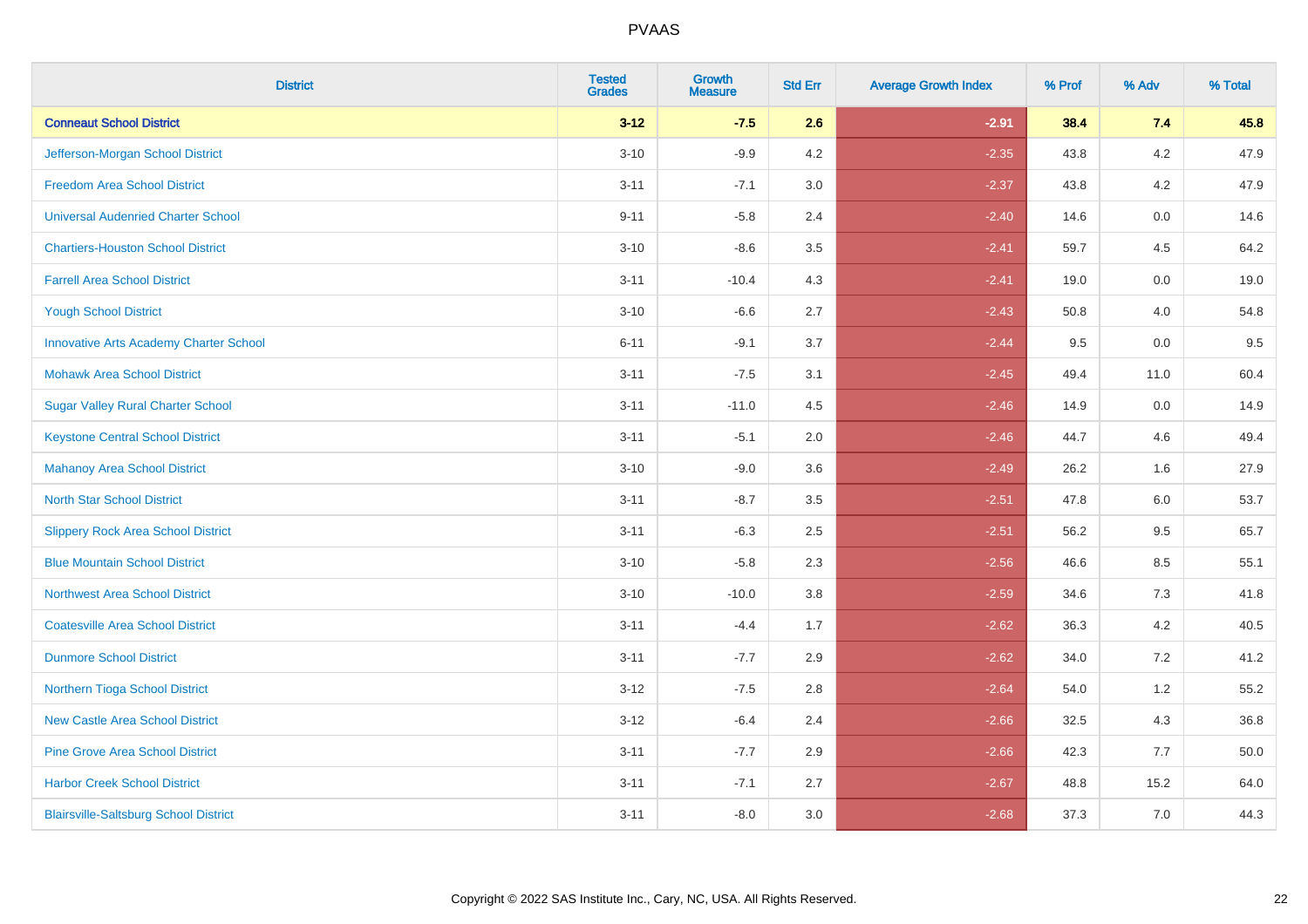| <b>District</b>                             | <b>Tested</b><br><b>Grades</b> | <b>Growth</b><br><b>Measure</b> | <b>Std Err</b> | <b>Average Growth Index</b> | % Prof | % Adv | % Total |
|---------------------------------------------|--------------------------------|---------------------------------|----------------|-----------------------------|--------|-------|---------|
| <b>Conneaut School District</b>             | $3 - 12$                       | $-7.5$                          | 2.6            | $-2.91$                     | 38.4   | 7.4   | 45.8    |
| South Allegheny School District             | $3 - 11$                       | $-8.8$                          | 3.2            | $-2.70$                     | 40.5   | 0.0   | 40.5    |
| <b>Quakertown Community School District</b> | $3 - 12$                       | $-4.4$                          | 1.6            | $-2.70$                     | 56.5   | 10.0  | 66.6    |
| <b>Trinity Area School District</b>         | $3 - 11$                       | $-5.4$                          | 2.0            | $-2.71$                     | 48.3   | 11.8  | 60.1    |
| <b>Propel Charter School-Montour</b>        | $3 - 10$                       | $-10.7$                         | 3.9            | $-2.71$                     | 13.7   | 0.0   | 13.7    |
| <b>Forest Hills School District</b>         | $3 - 11$                       | $-7.3$                          | 2.7            | $-2.74$                     | 41.1   | 13.7  | 54.8    |
| <b>Highlands School District</b>            | $3 - 11$                       | $-7.4$                          | 2.7            | $-2.76$                     | 44.4   | 3.7   | 48.2    |
| <b>Redbank Valley School District</b>       | $3 - 11$                       | $-9.5$                          | 3.4            | $-2.77$                     | 31.5   | 4.9   | 36.4    |
| <b>Carlisle Area School District</b>        | $3 - 11$                       | $-5.3$                          | 1.9            | $-2.81$                     | 54.0   | 6.3   | 60.3    |
| <b>Carmichaels Area School District</b>     | $3 - 10$                       | $-9.3$                          | 3.3            | $-2.81$                     | 35.1   | 1.4   | 36.5    |
| <b>Nazareth Area School District</b>        | $3 - 11$                       | $-4.7$                          | 1.7            | $-2.82$                     | 59.2   | 9.9   | 69.0    |
| <b>Northern Potter School District</b>      | $3-12$                         | $-13.1$                         | 4.6            | $-2.84$                     | 37.5   | 0.0   | 37.5    |
| <b>Propel Charter School-Homestead</b>      | $3 - 11$                       | $-11.7$                         | 4.1            | $-2.84$                     | 15.9   | 0.0   | 15.9    |
| <b>Union City Area School District</b>      | $3 - 12$                       | $-10.2$                         | 3.6            | $-2.87$                     | 42.9   | 3.2   | 46.0    |
| <b>Rochester Area School District</b>       | $3 - 11$                       | $-13.2$                         | 4.6            | $-2.89$                     | 19.5   | 1.3   | 20.8    |
| <b>Conneaut School District</b>             | $3 - 12$                       | $-7.5$                          | 2.6            | $-2.91$                     | 38.4   | 7.4   | 45.8    |
| <b>Easton Area School District</b>          | $3 - 12$                       | $-4.1$                          | 1.4            | $-2.91$                     | 39.9   | 4.0   | 43.9    |
| <b>Penn Hills School District</b>           | $3 - 11$                       | $-7.6$                          | 2.6            | $-2.94$                     | 33.1   | 0.7   | 33.8    |
| <b>North East School District</b>           | $3 - 11$                       | $-9.3$                          | 3.1            | $-3.02$                     | 62.6   | 14.4  | 77.0    |
| <b>Pittsburgh School District</b>           | $3 - 11$                       | $-3.3$                          | 1.1            | $-3.04$                     | 33.9   | 8.2   | 42.1    |
| Philadelphia Academy Charter School         | $3 - 11$                       | $-8.9$                          | 2.9            | $-3.04$                     | 50.5   | 2.9   | 53.4    |
| <b>Palisades School District</b>            | $3 - 11$                       | $-8.7$                          | 2.8            | $-3.06$                     | 53.8   | 6.7   | 60.5    |
| <b>Dubois Area School District</b>          | $3 - 11$                       | $-6.2$                          | 2.0            | $-3.07$                     | 50.9   | 13.4  | 64.3    |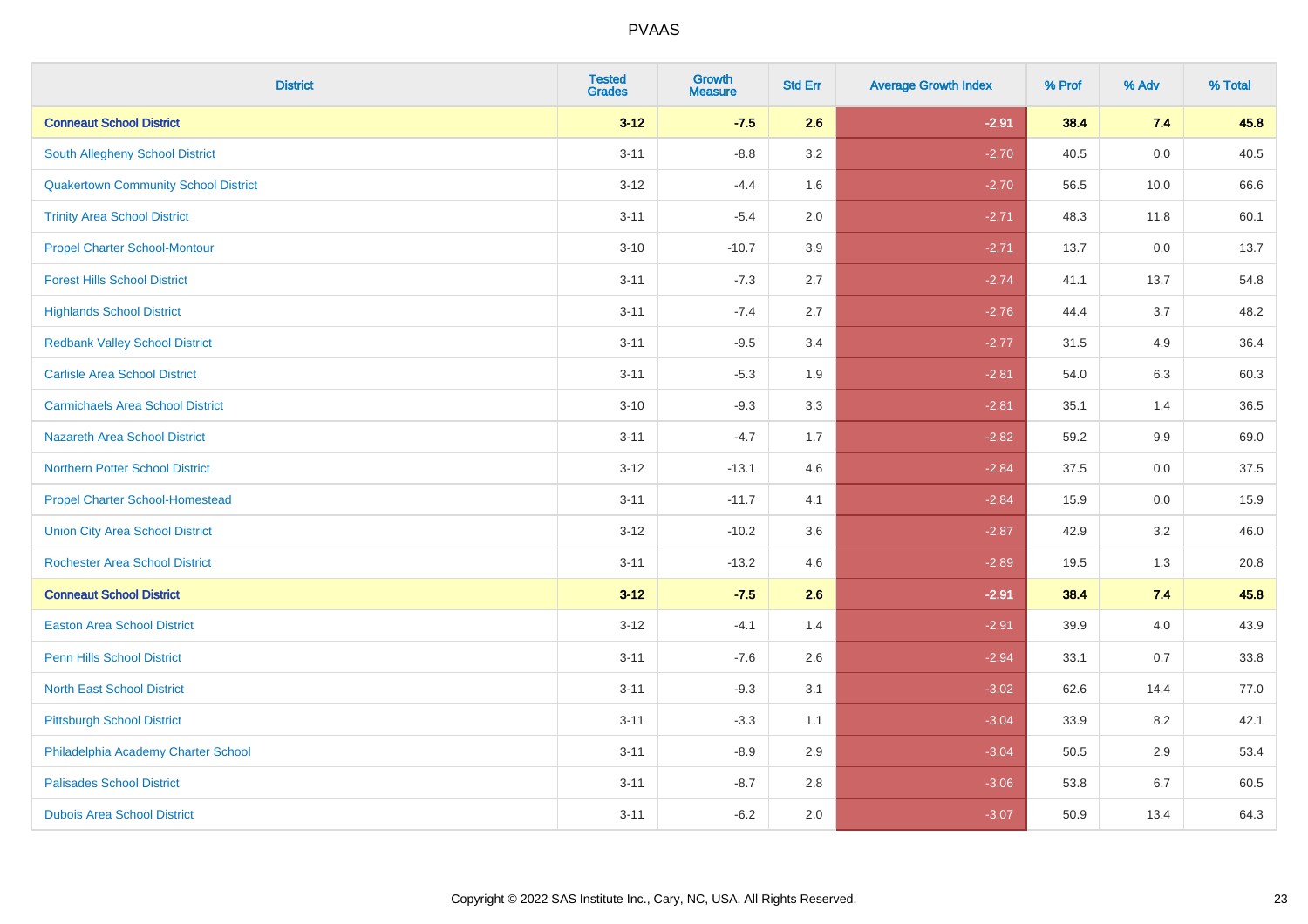| <b>District</b>                               | <b>Tested</b><br><b>Grades</b> | Growth<br><b>Measure</b> | <b>Std Err</b> | <b>Average Growth Index</b> | % Prof | % Adv   | % Total |
|-----------------------------------------------|--------------------------------|--------------------------|----------------|-----------------------------|--------|---------|---------|
| <b>Conneaut School District</b>               | $3 - 12$                       | $-7.5$                   | 2.6            | $-2.91$                     | 38.4   | 7.4     | 45.8    |
| <b>Wallenpaupack Area School District</b>     | $3 - 11$                       | $-7.1$                   | 2.3            | $-3.09$                     | 40.8   | 2.4     | 43.1    |
| <b>Boyertown Area School District</b>         | $3 - 11$                       | $-4.7$                   | 1.5            | $-3.17$                     | 55.2   | 11.3    | 66.5    |
| <b>Waynesboro Area School District</b>        | $3 - 12$                       | $-6.1$                   | 1.9            | $-3.20$                     | 50.0   | $6.8\,$ | 56.8    |
| <b>Tamaqua Area School District</b>           | $3 - 12$                       | $-8.2$                   | 2.5            | $-3.24$                     | 44.5   | 1.9     | 46.4    |
| Maritime Academy Charter School               | $3 - 10$                       | $-11.4$                  | 3.5            | $-3.29$                     | 15.2   | 0.0     | 15.2    |
| <b>Neshannock Township School District</b>    | $3 - 10$                       | $-9.7$                   | 2.9            | $-3.34$                     | 62.4   | 5.6     | 67.9    |
| <b>Steelton-Highspire School District</b>     | $3 - 11$                       | $-11.8$                  | 3.5            | $-3.40$                     | 14.5   | 0.0     | 14.5    |
| <b>Elizabeth Forward School District</b>      | $3 - 11$                       | $-8.4$                   | 2.4            | $-3.41$                     | 51.7   | 4.0     | 55.7    |
| <b>Interboro School District</b>              | $3 - 12$                       | $-7.3$                   | 2.1            | $-3.43$                     | 46.6   | 4.8     | 51.4    |
| <b>Williamsburg Community School District</b> | $3 - 11$                       | $-14.3$                  | 4.1            | $-3.48$                     | 28.3   | 0.0     | 28.3    |
| <b>Penn-Delco School District</b>             | $3 - 11$                       | $-6.8$                   | 1.9            | $-3.51$                     | 46.6   | 3.2     | 49.8    |
| <b>Milton Area School District</b>            | $3 - 11$                       | $-8.7$                   | 2.5            | $-3.52$                     | 45.4   | $6.9\,$ | 52.3    |
| <b>Moniteau School District</b>               | $3 - 11$                       | $-11.8$                  | 3.3            | $-3.56$                     | 50.0   | 6.3     | 56.3    |
| <b>Clearfield Area School District</b>        | $3 - 10$                       | $-9.4$                   | 2.6            | $-3.56$                     | 43.0   | 3.1     | 46.1    |
| <b>Ridgway Area School District</b>           | $3 - 11$                       | $-14.5$                  | 4.1            | $-3.56$                     | 49.0   | 9.8     | 58.8    |
| <b>Berwick Area School District</b>           | $3 - 11$                       | $-9.3$                   | 2.6            | $-3.59$                     | 42.1   | 5.5     | 47.6    |
| Johnsonburg Area School District              | $3 - 11$                       | $-14.1$                  | 3.9            | $-3.62$                     | 54.0   | 4.6     | 58.6    |
| Propel Charter School - Braddock Hills        | $3 - 11$                       | $-13.6$                  | 3.6            | $-3.81$                     | 9.7    | 1.6     | 11.3    |
| Northern Lehigh School District               | $3 - 12$                       | $-10.4$                  | 2.7            | $-3.82$                     | 28.0   | 9.3     | 37.3    |
| <b>Bradford Area School District</b>          | $3 - 12$                       | $-9.3$                   | 2.4            | $-3.87$                     | 45.8   | 8.3     | 54.2    |
| <b>Marion Center Area School District</b>     | $3 - 10$                       | $-12.0$                  | 3.1            | $-3.87$                     | 33.7   | 1.1     | 34.8    |
| <b>Minersville Area School District</b>       | $3 - 11$                       | $-14.4$                  | 3.7            | $-3.90$                     | 39.3   | 3.3     | 42.6    |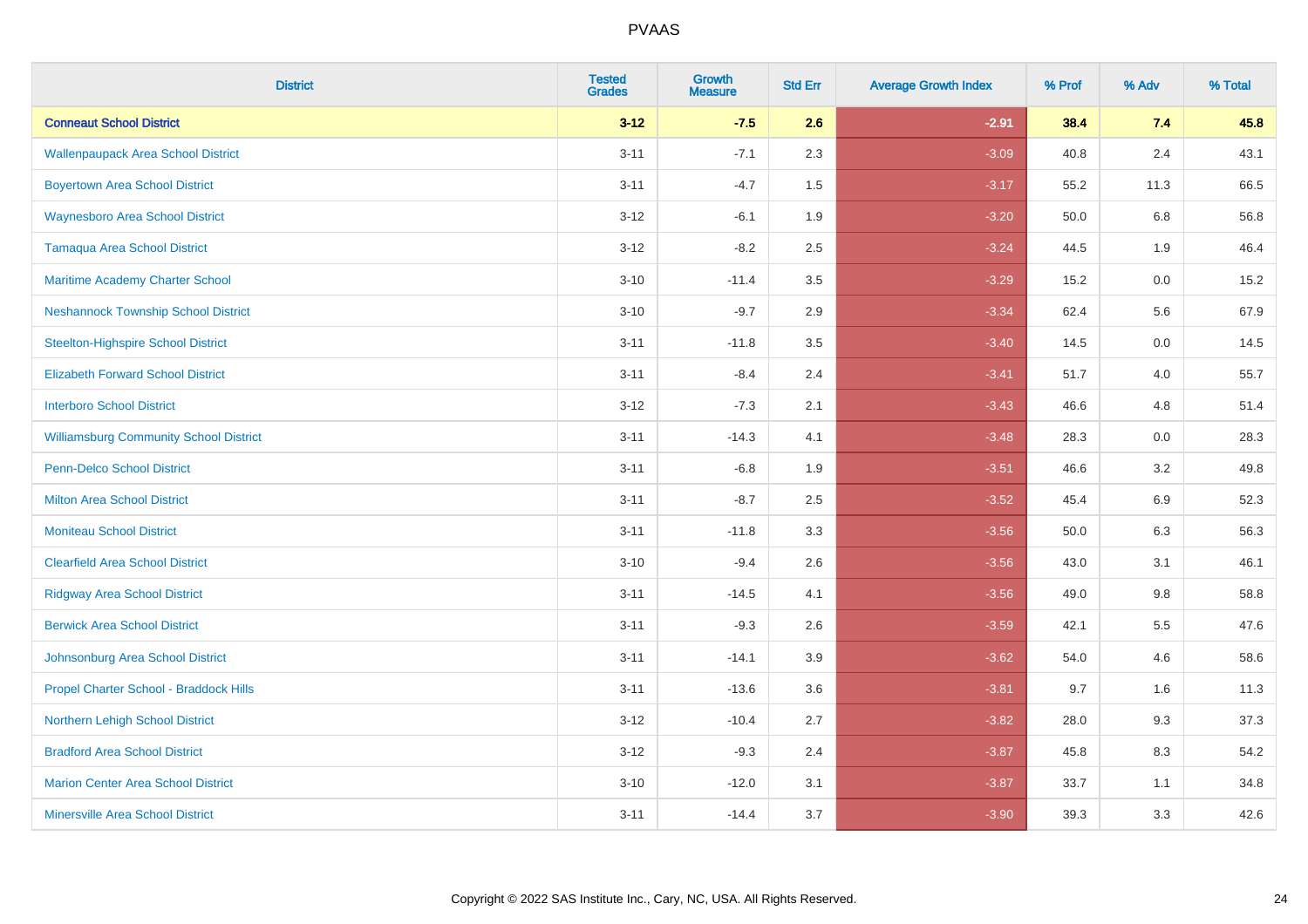| <b>District</b>                                | <b>Tested</b><br><b>Grades</b> | <b>Growth</b><br><b>Measure</b> | <b>Std Err</b> | <b>Average Growth Index</b> | % Prof | % Adv   | % Total |
|------------------------------------------------|--------------------------------|---------------------------------|----------------|-----------------------------|--------|---------|---------|
| <b>Conneaut School District</b>                | $3 - 12$                       | $-7.5$                          | 2.6            | $-2.91$                     | 38.4   | 7.4     | 45.8    |
| Southern Huntingdon County School District     | $3 - 11$                       | $-12.9$                         | 3.2            | $-3.98$                     | 32.5   | 2.5     | 35.0    |
| <b>Big Spring School District</b>              | $3 - 11$                       | $-9.8$                          | 2.4            | $-4.00$                     | 38.6   | 8.9     | 47.5    |
| Catasauqua Area School District                | $3 - 12$                       | $-12.1$                         | 3.0            | $-4.00$                     | 36.8   | $7.6\,$ | 44.3    |
| <b>Avonworth School District</b>               | $3 - 10$                       | $-12.6$                         | 3.1            | $-4.01$                     | 59.8   | 4.6     | 64.4    |
| <b>Wellsboro Area School District</b>          | $3 - 11$                       | $-12.4$                         | 3.0            | $-4.11$                     | 49.2   | 11.9    | 61.1    |
| Columbia-Montour AVTS                          | $9 - 10$                       | $-12.5$                         | 3.0            | $-4.16$                     | 22.3   | $0.6\,$ | 22.9    |
| Jefferson County-Dubois AVTS                   | $9 - 11$                       | $-16.2$                         | 3.9            | $-4.16$                     | 23.0   | 0.0     | 23.0    |
| <b>West Mifflin Area School District</b>       | $3 - 12$                       | $-12.3$                         | 2.9            | $-4.22$                     | 39.7   | 10.3    | 50.0    |
| <b>South Park School District</b>              | $3 - 11$                       | $-11.3$                         | 2.7            | $-4.23$                     | 53.5   | 13.7    | 67.3    |
| Southern Tioga School District                 | $3 - 11$                       | $-11.5$                         | 2.7            | $-4.25$                     | 47.8   | 6.4     | 54.3    |
| <b>Butler Area School District</b>             | $3 - 11$                       | $-6.5$                          | 1.5            | $-4.26$                     | 42.5   | 9.4     | 51.9    |
| <b>Lampeter-Strasburg School District</b>      | $3 - 12$                       | $-8.6$                          | 2.0            | $-4.33$                     | 55.1   | 9.8     | 64.8    |
| <b>Annville-Cleona School District</b>         | $3 - 12$                       | $-12.1$                         | 2.7            | $-4.46$                     | 34.9   | 7.8     | 42.6    |
| <b>Penns Manor Area School District</b>        | $3 - 12$                       | $-17.0$                         | 3.7            | $-4.52$                     | 29.7   | 3.1     | 32.8    |
| <b>Riverside Beaver County School District</b> | $3 - 11$                       | $-14.0$                         | 3.0            | $-4.64$                     | 49.4   | $8.8\,$ | 58.2    |
| <b>Frazier School District</b>                 | $3 - 11$                       | $-17.2$                         | 3.7            | $-4.70$                     | 37.1   | 1.6     | 38.7    |
| <b>Tulpehocken Area School District</b>        | $3 - 12$                       | $-13.7$                         | 2.8            | $-4.81$                     | 36.7   | 2.8     | 39.4    |
| <b>Tacony Academy Charter School</b>           | $3 - 11$                       | $-14.7$                         | 3.0            | $-4.82$                     | 22.4   | 1.8     | 24.1    |
| <b>Bucks County Technical High School</b>      | $9 - 10$                       | $-12.0$                         | 2.5            | $-4.84$                     | 35.9   | 3.2     | 39.2    |
| Schuylkill Haven Area School District          | $3 - 11$                       | $-15.3$                         | 3.1            | $-4.87$                     | 49.7   | 2.4     | 52.1    |
| Southern Columbia Area School District         | $3 - 11$                       | $-14.6$                         | 3.0            | $-4.92$                     | 55.0   | 4.0     | 59.0    |
| <b>Titusville Area School District</b>         | $3 - 11$                       | $-13.2$                         | 2.6            | $-4.99$                     | 43.2   | 4.8     | 48.0    |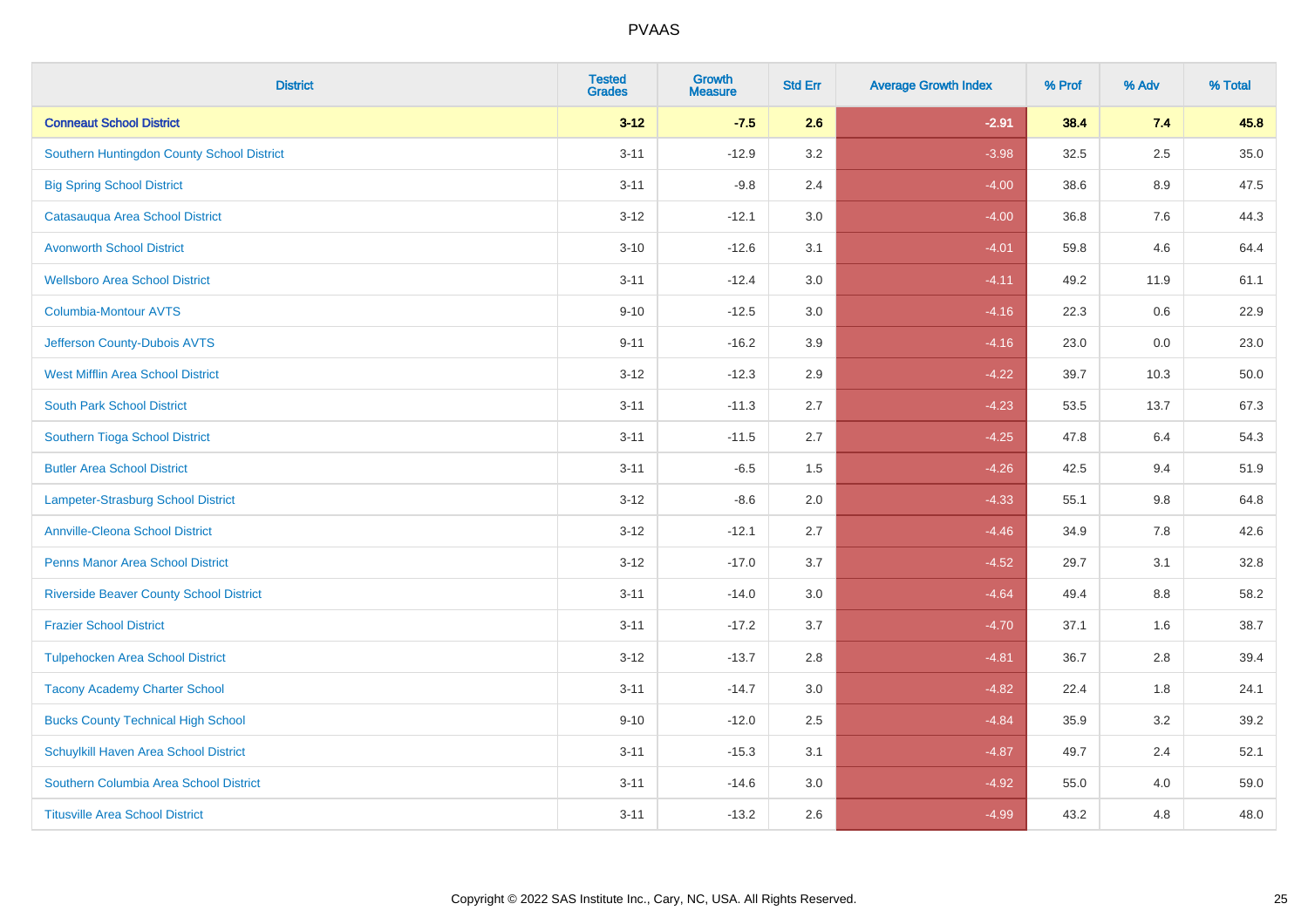| <b>District</b>                              | <b>Tested</b><br><b>Grades</b> | <b>Growth</b><br><b>Measure</b> | <b>Std Err</b> | <b>Average Growth Index</b> | % Prof | % Adv | % Total |
|----------------------------------------------|--------------------------------|---------------------------------|----------------|-----------------------------|--------|-------|---------|
| <b>Conneaut School District</b>              | $3 - 12$                       | $-7.5$                          | 2.6            | $-2.91$                     | 38.4   | 7.4   | 45.8    |
| <b>Plum Borough School District</b>          | $3 - 11$                       | $-11.3$                         | 2.2            | $-5.19$                     | 51.1   | 9.0   | 60.1    |
| <b>Mastery Charter School - Gratz Campus</b> | $7 - 10$                       | $-23.9$                         | 4.5            | $-5.29$                     | 2.9    | 0.0   | 2.9     |
| <b>Southern Fulton School District</b>       | $3 - 11$                       | $-23.7$                         | 4.4            | $-5.37$                     | 34.2   | 10.5  | 44.7    |
| <b>Exeter Township School District</b>       | $3 - 11$                       | $-10.4$                         | 1.9            | $-5.44$                     | 50.6   | 2.7   | 53.3    |
| <b>Solanco School District</b>               | $3 - 11$                       | $-11.0$                         | 2.0            | $-5.55$                     | 41.6   | 4.5   | 46.1    |
| <b>Springfield Township School District</b>  | $3 - 11$                       | $-18.9$                         | 3.2            | $-5.88$                     | 62.6   | 3.6   | 66.3    |
| <b>Abington School District</b>              | $3 - 10$                       | $-11.5$                         | 1.9            | $-6.00$                     | 56.2   | 11.6  | 67.8    |
| <b>Ringgold School District</b>              | $3 - 11$                       | $-14.7$                         | 2.4            | $-6.04$                     | 41.5   | 7.9   | 49.4    |
| <b>Lawrence County CTC</b>                   | $10 - 11$                      | $-21.7$                         | 3.6            | $-6.05$                     | 19.8   | 0.0   | 19.8    |
| Lackawanna Trail School District             | $3 - 10$                       | $-21.7$                         | 3.5            | $-6.20$                     | 38.5   | 1.5   | 40.0    |
| Mifflinburg Area School District             | $3 - 11$                       | $-15.8$                         | 2.5            | $-6.30$                     | 42.4   | 4.0   | 46.4    |
| <b>Curwensville Area School District</b>     | $3 - 11$                       | $-27.9$                         | 4.1            | $-6.72$                     | 42.5   | 4.1   | 46.6    |
| <b>Bristol Township School District</b>      | $3 - 11$                       | $-13.9$                         | 2.0            | $-7.05$                     | 31.0   | 3.7   | 34.7    |
| <b>Northwestern School District</b>          | $3 - 11$                       | $-24.9$                         | 3.5            | $-7.13$                     | 42.6   | 2.9   | 45.6    |
| <b>Chambersburg Area School District</b>     | $3 - 11$                       | $-9.5$                          | 1.3            | $-7.20$                     | 42.7   | 8.6   | 51.4    |
| Philipsburg-Osceola Area School District     | $3 - 11$                       | $-24.8$                         | 3.3            | $-7.43$                     | 19.7   | 2.6   | 22.4    |
| <b>Hatboro-Horsham School District</b>       | $3 - 11$                       | $-12.8$                         | 1.7            | $-7.47$                     | 45.6   | 7.2   | 52.8    |
| <b>Owen J Roberts School District</b>        | $3 - 11$                       | $-12.3$                         | 1.6            | $-7.61$                     | 57.0   | 11.9  | 69.0    |
| <b>Norristown Area School District</b>       | $3 - 12$                       | $-12.8$                         | 1.6            | $-7.98$                     | 23.5   | 2.3   | 25.7    |
| <b>West Side CTC</b>                         | $9 - 10$                       | $-37.4$                         | 4.3            | $-8.64$                     | 8.8    | 0.0   | 8.8     |
| <b>Shikellamy School District</b>            | $3 - 10$                       | $-22.3$                         | 2.5            | $-8.92$                     | 33.3   | 6.1   | 39.5    |
| <b>Erie City School District</b>             | $3 - 12$                       | $-14.5$                         | 1.6            | $-9.26$                     | 25.4   | 3.0   | 28.4    |